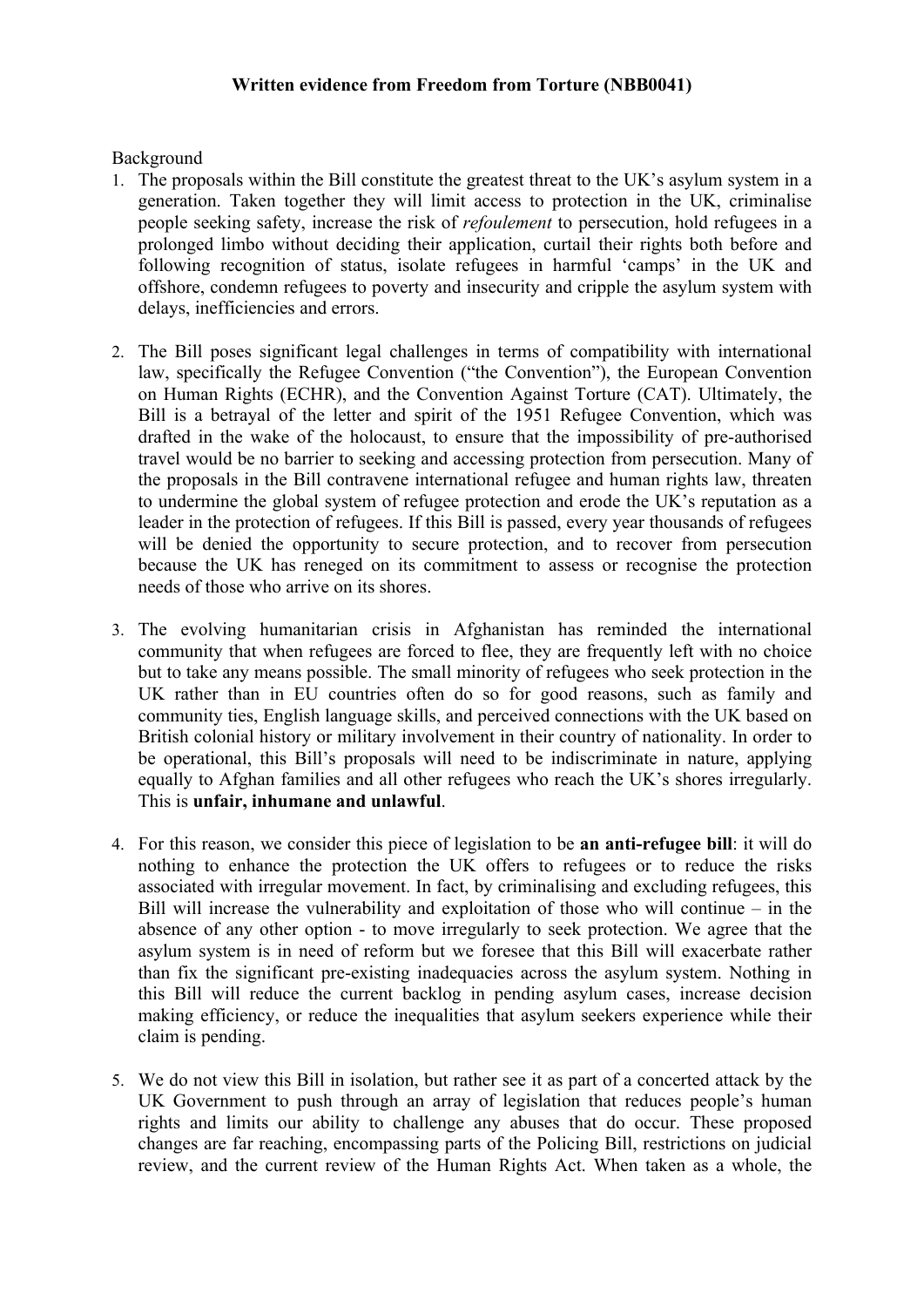potential intersecting impact of these pieces of legislation on the most vulnerable members of society will be incredibly harmful.

## Summary

- 6. As noted in an authoritative legal opinion<sup>1</sup> commissioned by Freedom from Torture, the measures proposed in the Nationality and Borders Bill signify a departure from the basic rationale of the 1951 Refugee Convention<sup>2</sup> and, specifically, the Article 31 protection against penalisation and Article 33 prohibition of *refoulement*. We provide further detail in the sections below, on the specific likely breaches of international refugee and human rights law.
- 7. In its ambition to create a two-tier system, with access to the asylum procedure, to secure legal status and to the associated rights and entitlements determined by the refugee's method of entry, and preferential treatment for resettled refugees, the key asylum measures in the Bill constitute an attempt to return to the 'authorisation-based' approach to protection that the Refugee Convention sought to replace. The premise that underlies the Government's proposed approach – that a refugee is required to claim asylum in the first safe country they reach – is simply inconsistent with the intentions of the drafters of the Refugee Convention and with international law. Indeed, the non-penalisation of those arriving irregularly, as clarified under Article 31, is central to the intent of the Convention and forms "a key part of the Convention's commitment to access to asylum, without which the other guarantees in the Convention would be undermined."<sup>3</sup> This approach is justified on the grounds that pre-authorisation enables the government to focus its protection resources on those who need it most. The conflation of age and gender with vulnerability ignores the myriad and fluctuating nature of vulnerability, which can manifest through a range of indicators including those related to sexuality, mental health, an experience of torture, trauma or modern slavery, discrimination and exclusion. There is no hierarchy of need within the Convention and single men are entitled to its protection as much as any group.
- 8. In a unilateral attack on the core objective on the Refugee Convention, the Bill proposes to codify Article 31 within primary legislation – and to do so in a way which unduly narrows its proper scope as a matter of international law. To be effective, the protection of Article 31 must be extended to all asylum-seekers who have not found secure asylum (whether temporary or permanent) before reaching the UK, including those who have travelled irregularly and through other safe countries. It is wrong in law to describe such individuals as illegal migrants. It is doubly wrong to do so when the UK does not provide for a safe and legal route for their arrival. It is trebly wrong to penalise claimants arriving by unauthorised means on the basis that they ought necessarily to have claimed asylum in countries traversed *en route* to the UK. It bears repeating: **the non-penalisation of those arriving irregularly is central to the objectives of the Refugee Convention.<sup>4</sup>**

# **Is the Bill a legitimate response in order to achieve the Government's stated objectives?**

9. The answer to this question is no. The proposals within the Bill effectively weaponise the asylum system in order to deter and disincentivise spontaneous arrivals and late or repeated claims for protection. This approach will not deliver the Government's stated objectives and will only undermine efforts to make the asylum system fair and compassionate.

<sup>1</sup> If interested in seeing the full legal opinion, please contact Sile Reynolds (contact details at the end of the briefing)

<sup>2</sup> 1951 Convention relating to the Status of Refugees and its 1967 Protocol (collectively, the "Refugee Convention")

<sup>&</sup>lt;sup>3</sup> Article 31 of the 1951 Convention Relating to the Status of Refugees, (UNCHR Legal and Protection Policy Research Series, July 2007) Dr Cathryn Costello, p 6

 $4$  ibid, p 5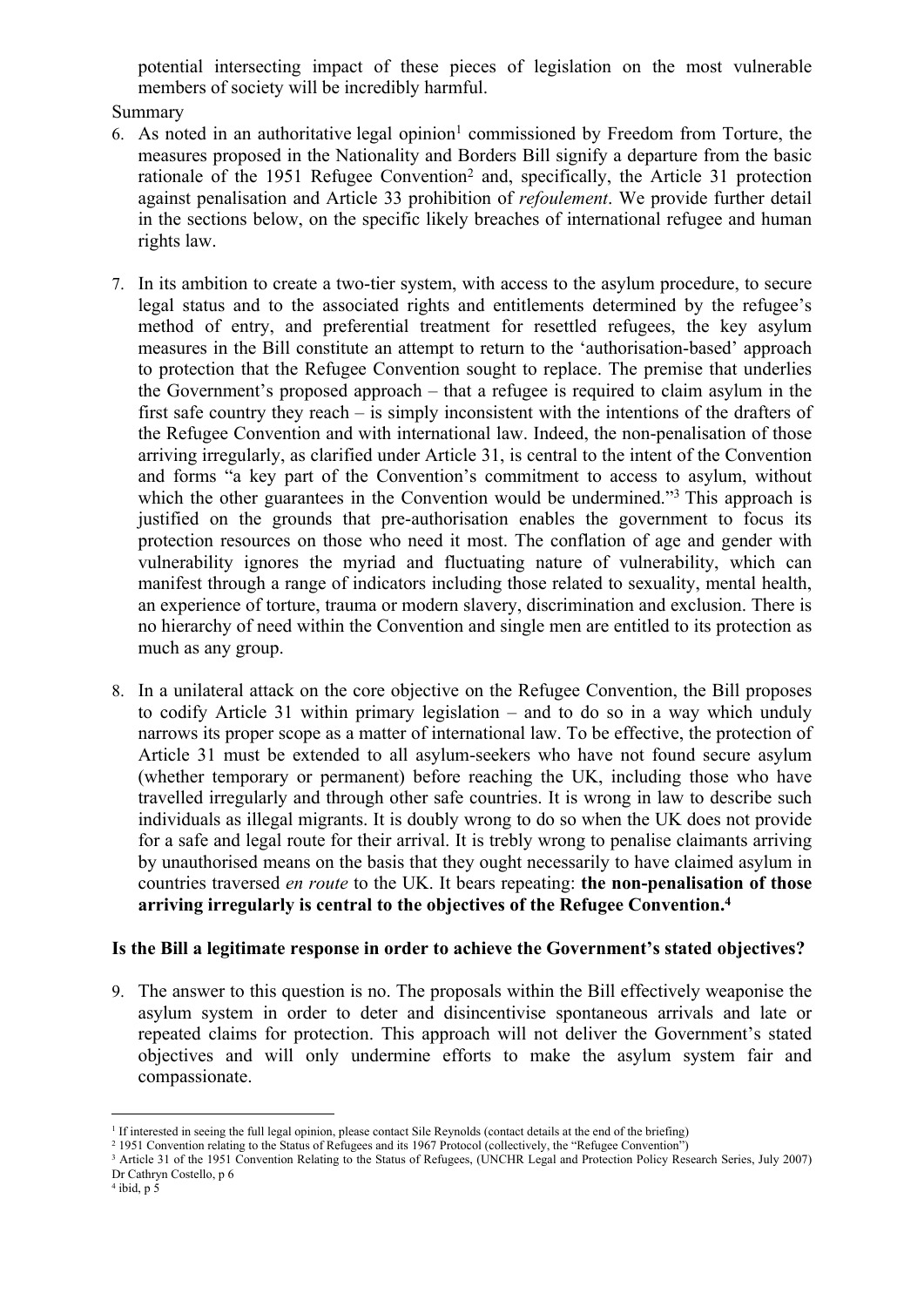- 10. With its focus on pull factors and a disproven assumption that a deterrent approach will work, the proposals in the Bill do nothing to 'break the business model' of smugglers, which is driven by the need for safety and the absence of alternative routes to protection. While smuggling is undoubtedly dangerous and no-one is advocating for refugees to take this route to safety, it is also clear that punishing the victims of smugglers is not only unfair but ineffective. Irregular arrivals will continue, and these proposals will only drive those who continue to arrive clandestinely away from the safety of an asylum determination system and into the hands of those who would exploit them further upon arrival in the UK. The only way to effectively address the flow of people in need of protection is to tackle the drivers: war, terror, conflict over limited natural resources and climate change. The UK must work collaboratively at a global level to tackle the issue of people smuggling.
- 11. The measures in this Bill are particularly cruel in a context where there is inadequate provision for alternative routes to arriving in the UK to claim asylum: people from almost all refugee-producing States require visas to come to the UK but there is no system of refugee visas in UK immigration law. The extraterritorialisation of UK border controls, including through carrier sanctions and visa restrictions, has contributed to the demand for smugglers and made journeys more dangerous. There is no indication that the Government is considering a resettlement programme or humanitarian visa regime on a scale that would come close to counterbalancing these measures. Even if the Government were to expand these alternative routes to safety, as UNHCR explains: "resettlement and other legal pathways cannot substitute for or absolve a State of its obligations towards persons seeking asylum at its borders, in its territory, or otherwise under its jurisdiction, including those who have arrived irregularly and spontaneously".<sup>5</sup> This means guaranteeing access to a fair hearing for those who arrive spontaneously, and for access to protection and the rights this brings for all those who meet the refugee definition.
- 12. These measures will not increase the fairness of the system to protect those most in need of asylum, but instead will disproportionately impact on the most traumatised and marginalised. By characterising those who arrive in small boats across the Channel as abusive and unfounded, the Government ignores the statistics showing that most of these people have a valid protection claim. Over half (55%) of the initial decisions in the year ending June 2021 were grants of asylum, humanitarian protection or alternative forms of leave. The grant rate rises to 59% after appeal. <sup>6</sup> The 'fast track' and 'one stop' measures are based on an assumption that late claims and appeals are, by their nature, unmeritorious and abusive. However, there are many reasons why traumatised people may delay disclosure, rely initially on fabricated accounts or present inconsistent or incoherent testimony. It is clinically recognised that an experience of torture or trauma, particularly where that engages feelings of shame – such as with sexual violence - will lead to avoidance behaviours and interfere with the person's ability to disclose. Traumatised individuals need time to process past events and to establish a sufficient level of trust and confidence to reveal the painful and shaming details of their experiences. These are precisely the vulnerable individuals who will be punished and denied protection by these measures.

#### **The proposed reforms will actually weaken and undermine the UK's asylum system**

<sup>5</sup> UNHCR, Observations on the New Plan for Immigration policy statement of the Government of the United Kingdom, May 2021, para 5. <sup>6</sup> Home Office, Immigration statistics, year ending June 2021, accessed here: [https://www.gov.uk/government/statistics/immigration](https://www.gov.uk/government/statistics/immigration-statistics-year-ending-june-2021/how-many-people-do-we-grant-asylum-or-protection-to#outcomes-of-asylum-applications)[statistics-year-ending-june-2021/how-many-people-do-we-grant-asylum-or-protection-to#outcomes-of-asylum-applications](https://www.gov.uk/government/statistics/immigration-statistics-year-ending-june-2021/how-many-people-do-we-grant-asylum-or-protection-to#outcomes-of-asylum-applications)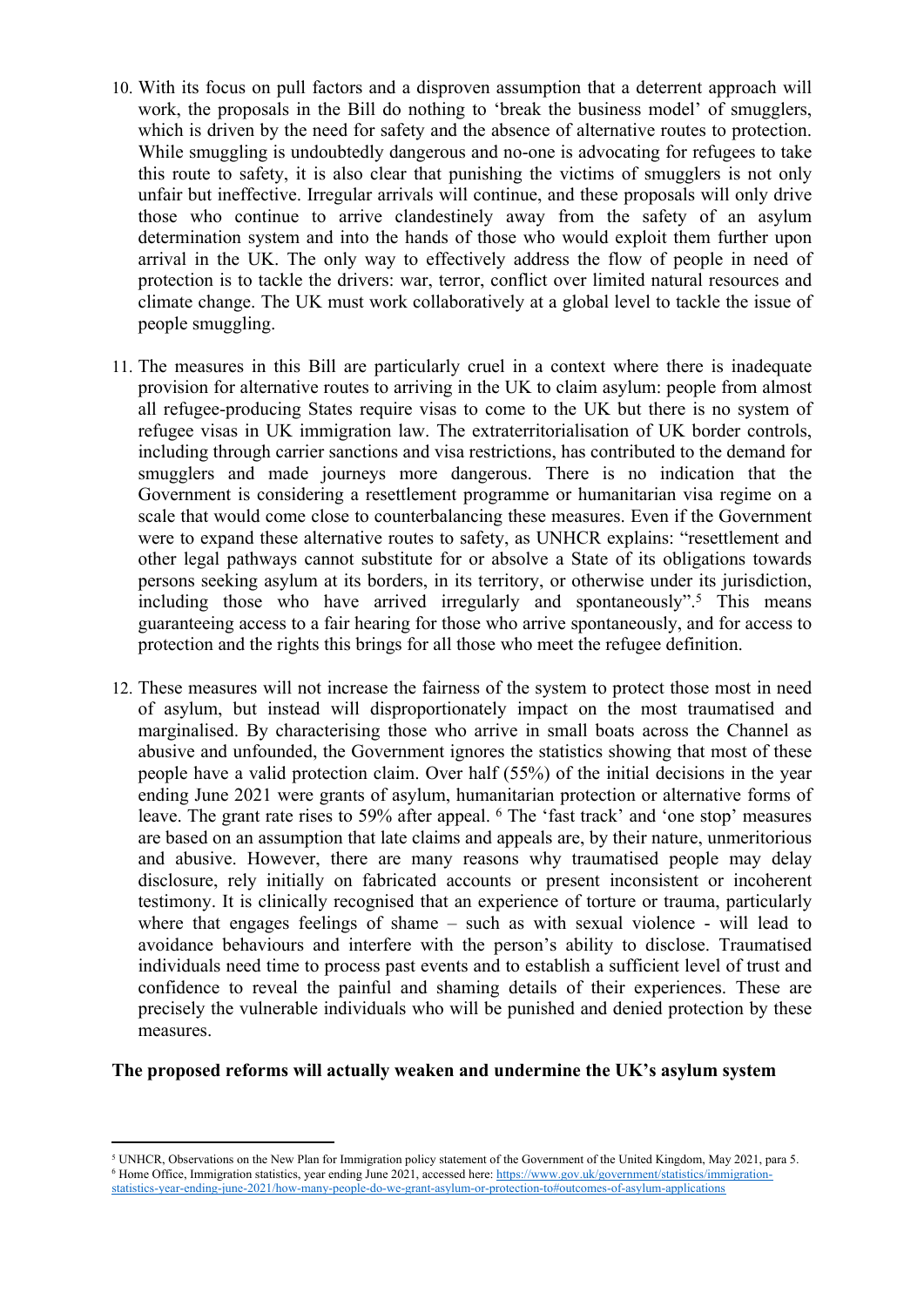- 13. Bearing in mind the evidence which shows that these kinds of proposals do not have a deterrent effect, it is important to think about the numbers of people this will impact and the effect on the asylum infrastructure in the UK. Estimates suggest that up to **21,600 people** would potentially have their asylum claim deemed as inadmissible each year under the proposals within this  $Bill.<sup>7</sup>$  In the absence of readmission agreements, these measures will do nothing to ease the pressure on the asylum system but will instead generate additional work for an under-resourced department, will leave vulnerable people in limbo for an additional six months and will inflate the asylum backlog further. Estimates also suggest that up to **9,200 people** would be subject to the differential treatment proposed for Group 2 refugees, and their temporary protection status would need to be reviewed at regular intervals – anything from every 6 months to 2.5 years.<sup>8</sup> The administrative burden associated with this process would be great and will only build even more delay and inefficiency into the asylum system.
- 14. Costs associated with increased backlogs, inflated administration, wasteful accommodation contracts, border security, imprisonment, unlawful detention and diplomatic arrangements to facilitate offshore processing will fall to the taxpayer. While the voluntary sector, the NHS and the social care and welfare systems will pick up the pieces of the lives broken by prolonged uncertainty, isolation and the fear of return to torture and persecution.

## **What are the implications of a UK breach of international law?**

15. The Refugee Convention is the only international agreement governing the treatment of people fleeing persecution and crossing borders in order to do so. If the UK abandons its commitment to this Convention, why should other signatories not do the same? Without the Convention we have only moral duty to enforce the principle of non-*refoulement* and protect refugees from return to torture and persecution. This moral duty is in crisis, with governments around the world, including the UK, abdicating responsibility for the assessment and protection of people fleeing persecution. In terms of the number of asylum applications per head of population, the UK ranks low on the charts (51,000 sought asylum or were resettled in  $2019$ <sup>9</sup>, but its influence regionally and globally is significant. Departure from the Convention could have a domino effect on access to protection that would be devastating. Should France (150,000 asylum applications in 2019),<sup>10</sup> Greece ([77,000](https://asylumineurope.org/wp-content/uploads/2020/07/report-download_aida_gr_2019update.pdf) [in](https://asylumineurope.org/wp-content/uploads/2020/07/report-download_aida_gr_2019update.pdf) [2019\)](https://asylumineurope.org/wp-content/uploads/2020/07/report-download_aida_gr_2019update.pdf)<sup>11</sup>, Turkey (currently hosts [3,700,000](https://reliefweb.int/report/turkey/unhcr-turkey-fact-sheet-september-2020#:~:text=Some%204%20million%20refugees%20and,asylum%20seekers%20of%20other%20nationalities.) refugees<sup>12</sup>) or Iran (hosts close to  $1,000,000$  refugees)<sup>13</sup> follow suit, then we would be looking at a return to the situation of the 1930s where closed borders and visa requirements left refugees to suffer and die.

# **JCHR scrutiny questions in detail**

<sup>7</sup> The impact of the New Plan for Immigration Proposals on asylum, Refugee Council briefing, June 2021, accessed here: <https://media.refugeecouncil.org.uk/wp-content/uploads/2021/05/27161120/New-Plan-for-Immigration-Impact-Analysis-June-2021.pdf>

<sup>8</sup> ibid

<sup>9</sup> The Migration Observatory, Asylum and refugee Resettlement in the UK, 11 May 2021, accessed here: <https://migrationobservatory.ox.ac.uk/resources/briefings/migration-to-the-uk-asylum/>

<sup>&</sup>lt;sup>10</sup> European Council on Refugees and Exiles, Statistics, France, 18 March 2021, accessed here: <https://asylumineurope.org/reports/country/france/statistics/>

<sup>&</sup>lt;sup>11</sup> Asylum Information Database, Country report: Greece, 2019 update, accessed here: [https://asylumineurope.org/wp](https://asylumineurope.org/wp-content/uploads/2020/07/report-download_aida_gr_2019update.pdf)[content/uploads/2020/07/report-download\\_aida\\_gr\\_2019update.pdf](https://asylumineurope.org/wp-content/uploads/2020/07/report-download_aida_gr_2019update.pdf)

<sup>&</sup>lt;sup>12</sup> IOM, Turkey migrants' presence monitoring situation report, July 2021, accessed here: [https://reliefweb.int/report/turkey/mpm-turkey](https://reliefweb.int/report/turkey/mpm-turkey-migrants-presence-monitoring-situation-report-july-2021)[migrants-presence-monitoring-situation-report-july-2021](https://reliefweb.int/report/turkey/mpm-turkey-migrants-presence-monitoring-situation-report-july-2021)

<sup>&</sup>lt;sup>13</sup> The World Bank, Refugee population by country or territory of asylum – Iran, Islamic Republic, 2020, accessed here: <https://data.worldbank.org/indicator/SM.POP.REFG?locations=IR>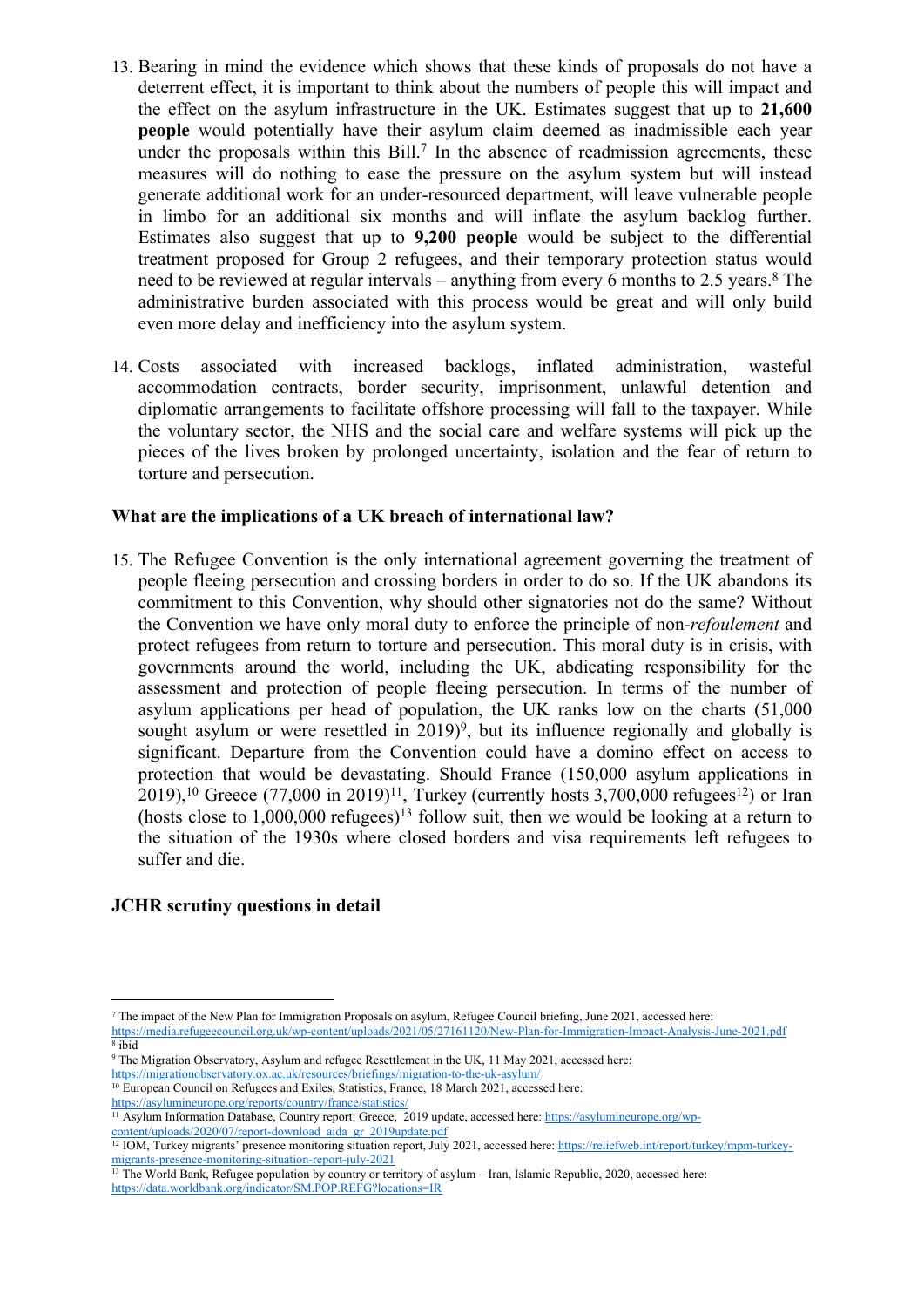Question 2: Do proposed changes to the application and appeals process for asylum applicants provide adequate human rights protection, including provisions providing for credibility and the weight given to evidence to be affected by the timeliness of applications and supportive evidence?

*Clause 16 provides for an evidence notice to be issued to a claimant requiring them to provide evidence in support of their claim before a specified date. If they fail to do so, the provision of evidence will be deemed 'late' and the claimant will be required to provide a statement setting out their reasons for providing that evidence 'late'. The consequences for not complying with the evidence notice without good reason are that a decision-maker may give minimal weight to that evidence.*

*Clause 17 creates a principle that if a person making an asylum or a human rights claim provides evidence late, or fails to act in good faith, this conduct shall be taken into account as damaging the claimant's credibility.*

*Clause 18 provides for a priority removal notice (PRN) to be served to anyone who is liable for removal or deportation. The subject of a PRN will be required to provide a statement, information and/or evidence within the time specified ('the PRN cut-off date') or their reasons for providing evidence after the date.*

*Clause 20 creates a principle that evidence that is not provided in compliance with the priority removal notice (PRN) may be damaging to a claimant's credibility.*

*Clause 21 creates an expedited appeal route for appellants where they have been served with a PRN and made a claim or provided reasons or evidence after the PRN cut-off date. Their right of appeal will be to the Upper Tribunal instead of the First-tier Tribunal where certified by the Secretary of State.*

*Clause 23 creates the principle that a decision-maker must have regard to the principle that evidence raised by the claimant late is given minimal weight, unless there are good reasons why the evidence was provided late.*

- 16. An effective appeal process is a fundamental element of any process for determining the international protection needs of an individual applicant, and the consequences of depriving an individual of such a process are potentially devastating.
- 17. The proposals to 'fast track' claims and appeals under clauses 16-23 would, depending on the manner in which they are implemented, inhibit access to justice, risk inherent unfairness contrary to the common law and violate the procedural requirements of Articles 2, 3, 4, 8 and of Article 13 ECHR. Most importantly, they may give rise to a significant risk of *refoulement*.
- 18. There are ample mechanisms built in to the procedure to reduce the burden of handling repeat claims for asylum so any additional mechanisms must be balanced against the obligation not to *refoule* refugees. This obligation compels the government to consider any fresh claims up until the moment of return. The ECHR also obliges the Government to give 'anxious scrutiny' to any claims made under Article 3. The Government cannot propose to restrict access to the asylum process in the name of efficiency without breaching these obligations.
- 19. There are many reasons why it may not be possible for someone to present all relevant information in support of their claim at the earliest opportunity. These include failings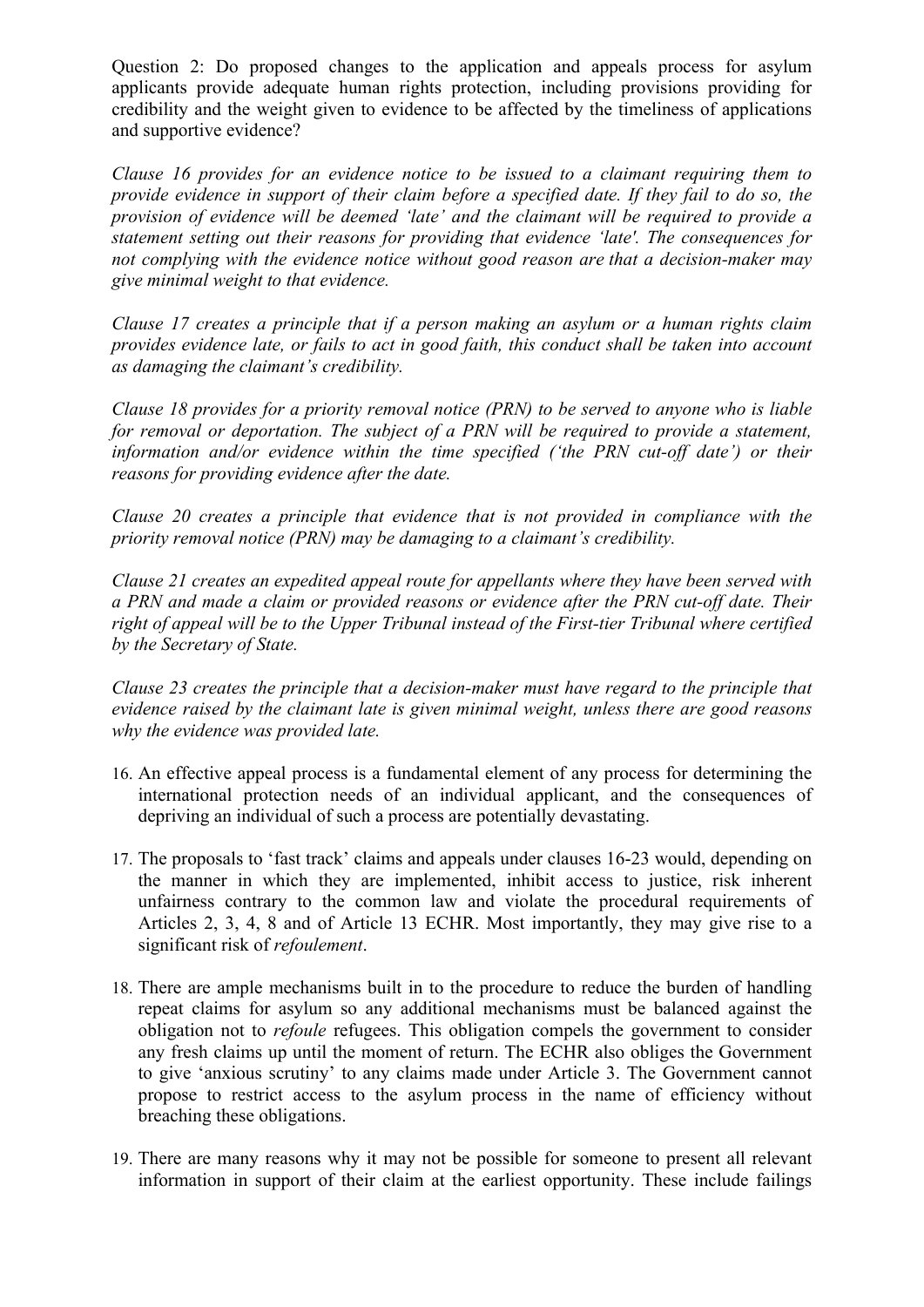within the process, such as a poor quality interview<sup>14</sup> or difficulty accessing quality legal advice. The applicant may be too traumatised to recall coherently the events that led to flight, particularly if they are a survivor of torture, sexual violence or trafficking.<sup>15</sup>

- 20. These proposals penalise the most vulnerable and those who have been failed by the system, by seeking to reduce the weight that is given to any evidence that is submitted after the applicant has been through the one-stop process. This could include independent expert medical evidence – such as a medico-legal report - that often proves determinative in asylum appeals involving our clients.
- 21. The [pr](https://www.gov.uk/government/statistics/immigration-statistics-year-ending-june-2021/how-many-people-do-we-grant-asylum-or-protection-to#data-tables)oportion of asylum appeals allowed in the year to June 2021 was 48%<sup>16</sup> and has been steadily increasing over the last decade (up from 29% in 2010). This means that the asylum appeal is a vital safeguard – particularly for the most vulnerable - as the Government often gets the decision wrong first time.

## *Clause 24 imposes a duty on the Tribunal Procedure Rules Committee to make rules for an accelerated timeframe for certain appeals made from detention.*

- 22. This clause is, effectively, an attempt to reinstate the previously impugned and "structurally unfair" fast track rules (albeit with some amendments) creating a very real risk of systematic unfairness for all the reasons identified in the *Detention Action* litigation, resulting in the suspension of the Detained Fast Track in 2015.<sup>17</sup> In that case, it was found that the truncated timescales, coupled with detention, put appellants at a serious disadvantage. Survivors of torture and trauma were particularly disadvantaged due to the time required to instruct for and produce medical evidence.
- 23. The difficulties of proof faced by individuals seeking international protection, and the complexity of the immigration and asylum system, make claims for international protection unlikely to be suitable for just resolution on a short timescale. In the context of detention, it is even more difficult to implement sufficient procedural safeguards to prevent the systemic unfairness that arises from the difficulty of the detainee faces in accessing legal advice and gathering evidence.
- 24. We do not see how the Government will overcome these challenges, nor what safeguards they will put in place to prevent unlawful operation. The only procedural safeguard proposed by the Bill – requiring that the Tribunal Procedure Rules be amended so as to allow the Upper Tribunal to order than an appeal is no longer to be treated as an "expedited" or "accelerated" appeal is unlikely to be adequate. When considered alongside the accelerated one-stop process that will almost certainly worsen the quality of asylum decision-making, this proposal will only result in further judicial reviews when claims are wrongly, and unlawfully, refused in detention.

Question 3: Does introducing a two-tier system of rights for refugees meet the UK's obligations under refugee law and human rights law?

*Clause 10 provides for a differentiated approach to the treatment of refugees based on Article 31(1) of the Refugee Convention and the interpretation set out in Clause 34 of the*

<sup>14</sup> Beyond Belief: how the Home Office fails survivors of torture at the asylum interview, Freedom from Torture, 2020 accessed here: [https://freedomfromtorturestories.contentfiles.net/media/documents/Beyond\\_Belief\\_report.pdf](https://freedomfromtorturestories.contentfiles.net/media/documents/Beyond_Belief_report.pdf)

<sup>15</sup>Bogner, Herlihy and Brewin, Impact of sexual violence on disclosure during Home Office interviews, British Journal of Psychiatry, 2007 accessed here: <http://pc.rhul.ac.uk/sites/csel/wp-content/uploads/2019/09/Bogner-Herlihy-Brewin-2007.pdf>

<sup>16</sup> Home Office, Immigration statistics, year ending June 2021, accessed here: [https://www.gov.uk/government/statistics/immigration](https://www.gov.uk/government/statistics/immigration-statistics-year-ending-june-2021/how-many-people-do-we-grant-asylum-or-protection-to#data-tables)[statistics-year-ending-june-2021/how-many-people-do-we-grant-asylum-or-protection-to#data-tables](https://www.gov.uk/government/statistics/immigration-statistics-year-ending-june-2021/how-many-people-do-we-grant-asylum-or-protection-to#data-tables)

<sup>17</sup> *Detention Action v First Tier Tribunal (IAC), Upper Tribunal (IAC) and the Lord Chancellor* [2015] EWHC 1689 (Admin)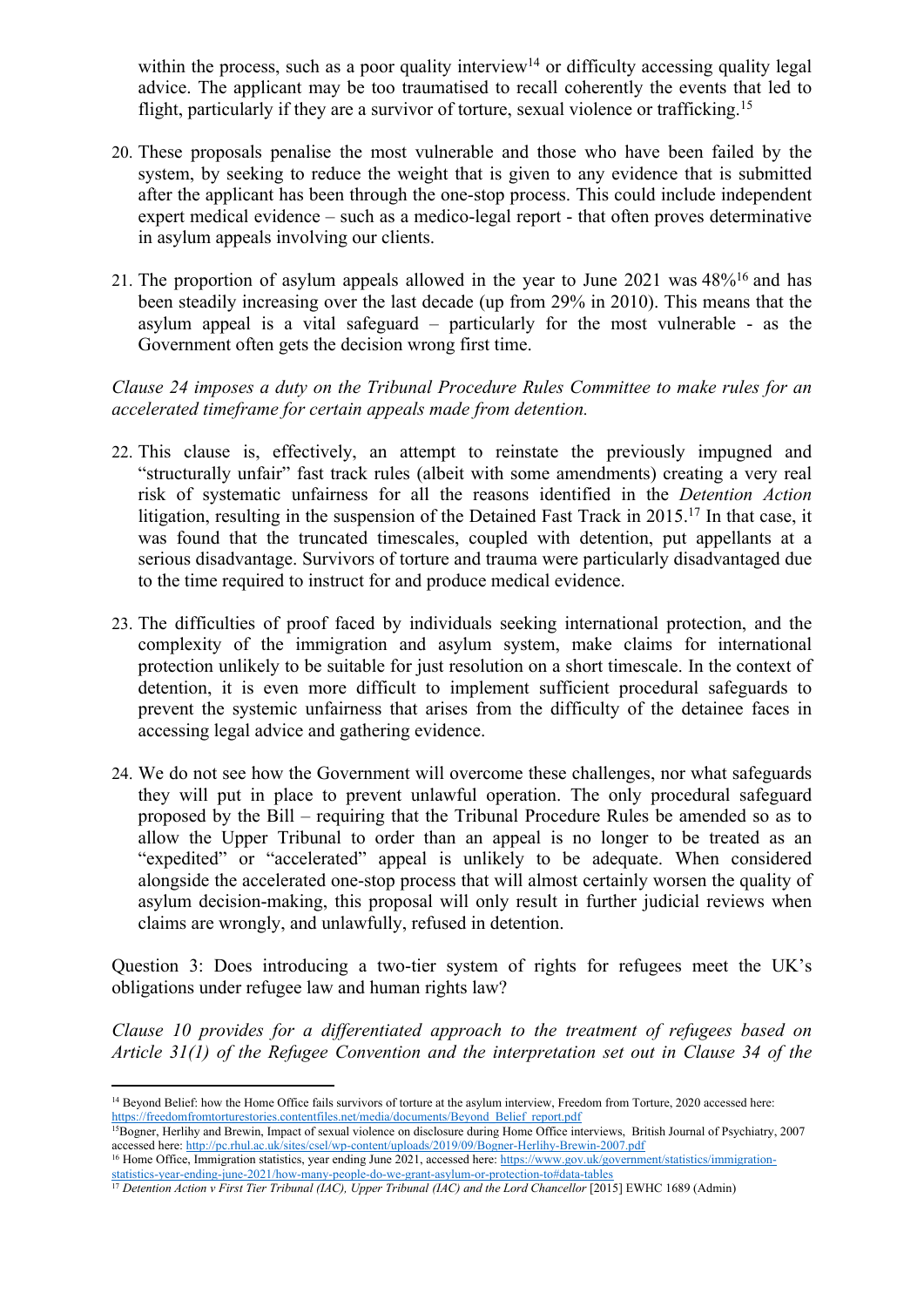*Bill. It introduces the concept of 'Group 1' and 'Group 2' refugees. A refugee is a Group 1 refugee if they have come to the UK directly from a country or territory where their life or freedom was threatened and they have presented themselves without delay to the authorities. If these are not met then a person will be a Group 2 refugee.*

- 25. Clause 10 provides an overarching framework that will allow for the provisions on temporary protection status, as described in the New Plan for Immigration, to be implemented. Importantly, it does not base the distinction between Group 1 and Group 2 refugees on the categories of 'regular' or 'irregular' arrival but instead makes a distinction between those who are protected by Article 31 of the Refugee Convention and those who are not. This clause must then be read alongside clause 34, which narrows the protection available under Article 31. As we discuss below at para 37 in spite of the presentation in the Bill, the inadmissibility regime, which on the face of it appears to track the component parts of Article 31<sup>18</sup>, is expressly designed to target unlawful entrants.<sup>19</sup>
- 26. This means that many refugees who, under international law should benefit from Article 31 protection from penalty, will find themselves in Group 2 "on account of" their unlawful entry, and are likely to be **denied the rights and protections under the Convention**. For this reason, and in light of the fact that clause 10 forms the backbone of the asylum reforms in this Bill, this clause is inconsistent with the basic rationale of the Refugee Convention, and is a breach of Article 31 and the UK's obligation to implement the Convention in good faith.
- 27. Under clause 10 a 'Group 2 refugee' is likely to be granted temporary protection status with limited leave to remain (up to 30 months), no automatic path to settlement limited family reunion rights and, possibly, no recourse to public funds. These measures will create a parallel and substantial community of refugees with nothing to distinguish them, in terms of fear of persecution, from those who have arrived through pre-authorised routes and been granted refugee status or indefinite leave to remain.<sup>20</sup> This community will be **denied their right to safety and stability**, and forced to live in the shadows, without access to the welfare safety net, separated from family members and in fear of forced return to persecution or death.
- 28. The ECHR Memorandum which accompanies the Bill argues that clause 10 is consistent with Article 31 of the Refugee Convention<sup>21</sup>, and even claims that the conditions within Article 31 form the basis and justification for the clause 10 differentiation approach.<sup>22</sup> On the contrary, the proposed two-tier system is a regressive and unprincipled step that is inconsistent with the basic rationale of the Refugee Convention. One important reason is that Article 31 was intended as a protection against penalisation – primarily, though not exclusively, via the criminal law – for unlawful entry or presence. It was never intended to be used as the basis for systematically affording some refugees less protection than others. An individual's rights under the Convention – and the corresponding obligations of Contracting States – flow from the simple fact of meeting the Convention definition; they are not dependent on a formal recognition process, and certainly not one that favours

<sup>19</sup> See the Secretary of State's Foreword to the New Plan for Immigration policy statement, HM Government, March 2021

<sup>&</sup>lt;sup>18</sup> The two groups are to be differentiated by reference to whether they meet three criteria: (i) having "come to the United Kingdom directly from a country or territory where their life and freedom was threatened (in the sense of Article 1 of the Refugee Convention)"; (ii) having "presented themselves without delay to the authorities"; and (iii) (where relevant) being able to "show good cause for their unlawful entry or presence".

<sup>&</sup>lt;sup>20</sup> In the year ending September 2019, 62% of asylum claims were made by those who entered the UK without authorisation, including those who entered by small boat, lorry, or without visas, accessed here: [https://migrationobservatory.ox.ac.uk/resources/briefings/migration-to](https://migrationobservatory.ox.ac.uk/resources/briefings/migration-to-the-uk-asylum/)[the-uk-asylum/](https://migrationobservatory.ox.ac.uk/resources/briefings/migration-to-the-uk-asylum/)

<sup>&</sup>lt;sup>21</sup> Paragraph 12, Nationality and Borders Bill, European Convention on Human Rights Memorandum, Home Office, July 2021

<sup>22</sup> Ibid, Paragraph 65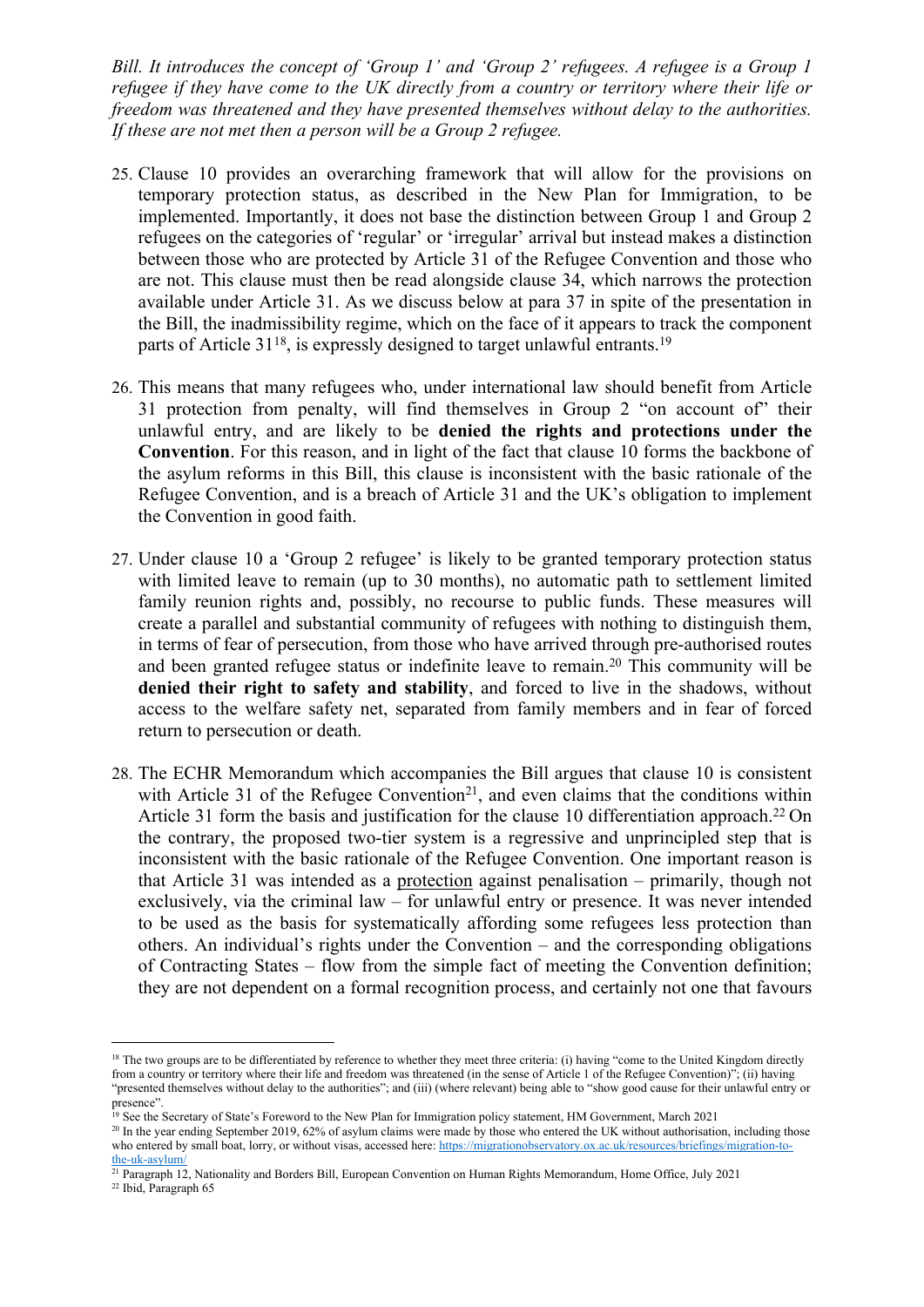those who have travelled with prior authorisation. The primacy of this principle is critical to understanding why the proposals in this Bill are unlawful and inhumane.

- 29. There is a stark contrast between the rhetoric used to promote the reception and settlement packages offered to refugees arriving through pre-authorised routes<sup>23</sup>, and the justification given for denying any form of integration to those who arrive spontaneously, despite both groups possessing the same protection and integration needs. **Article 34 of the Refugee Convention** calls on States to facilitate the naturalisation of refugees in recognition of the importance of citizenship as the end-point in the pursuit of a durable solution. In spite of this obligation, the temporary protection regime would intentionally maintain a sizeable community of refugees in a precarious state, with no hope of integration or naturalisation. Such an approach would be inconsistent with the good faith effort required of the UK by Article 34.
- 30. Against this background, the proposed move to a system where "authorised" refugees are privileged and protected, while the rights and protections granted to unauthorised arrivals are substantially eroded, is inconsistent with "one of the core objectives" and the basic rationale of the Refugee Convention itself.
- 31. The temporary protection regime is, additionally, very likely to be inconsistent with **Article 14 ECHR read with Article 8**. The constant threat of withdrawal of protection inherent in the temporary protection regime would profoundly impact on the enjoyment of a refugee's private and family life in the UK. The proposed limitation or removal of family reunion rights would only add to this harm. This harm would impact disproportionately on refugees who arrived without prior authorisation. This is a group that is analogous, in terms of the need for safety, stability, community and family unity, to those who arrive through a pre-authorised route. It is also a group that would fall under the "other status" category for the purpose of Article 14 in terms of being a personal, identifiable or acquired characteristic. The disproportionate impact felt by this group cannot be objectively justified bearing in mind how the statutory definition of Article 31 narrows its scope such that unauthorised arrivals will be indirectly penalised in a manner that is proscribed under the Refugee Convention. It is also worth bearing in mind the points we make in the summary at paragraphs 10-12 concerning the Government's policy objectives, and the likelihood that these measures will deliver any meaningful impact towards those goals.
- 32. For a torture survivor, repeated grants of limited leave would have such a harmful impact, including by denying them full access to healthcare and the stability required to rehabilitate, that it would almost certainly constitute inhuman and degrading treatment and be **contrary to Article 14 UN Convention Against Torture** (right to rehabilitation).
- 33. Attaching a No Recourse to Public Funds condition to temporary protection status is **contrary to Article 23 of the Refugee Convention** which instructs Contracting States to *'accord to refugees lawfully staying in their territory the same treatment with respect to public relief and assistance as is accorded to their nationals.*' This proposal could result in up to 3,100 more people per year living in poverty and driven into debt and exploitation.<sup>24</sup> The denial of security and the threat of impoverishment is likely to drive more people into conditions of **forced labour, trafficking and abuse**. This is particularly barbaric considering the forced nature of refugee displacement, the long period of

<sup>&</sup>lt;sup>23</sup> See Chapter 2 of the New Plan for Immigration policy statement, HM Government, March 2021 and Operation Warm Welcome, accessed here: <https://www.gov.uk/government/news/operation-warm-welcome-underway-to-support-afghan-arrivals-in-the-uk> <sup>24</sup> The impact of the New Plan for Immigration Proposals on asylum, Refugee Council briefing, June 2021, accessed here: <https://refugeecouncil.org.uk/information/resources/new-plan-for-immigration-impact-analysis/>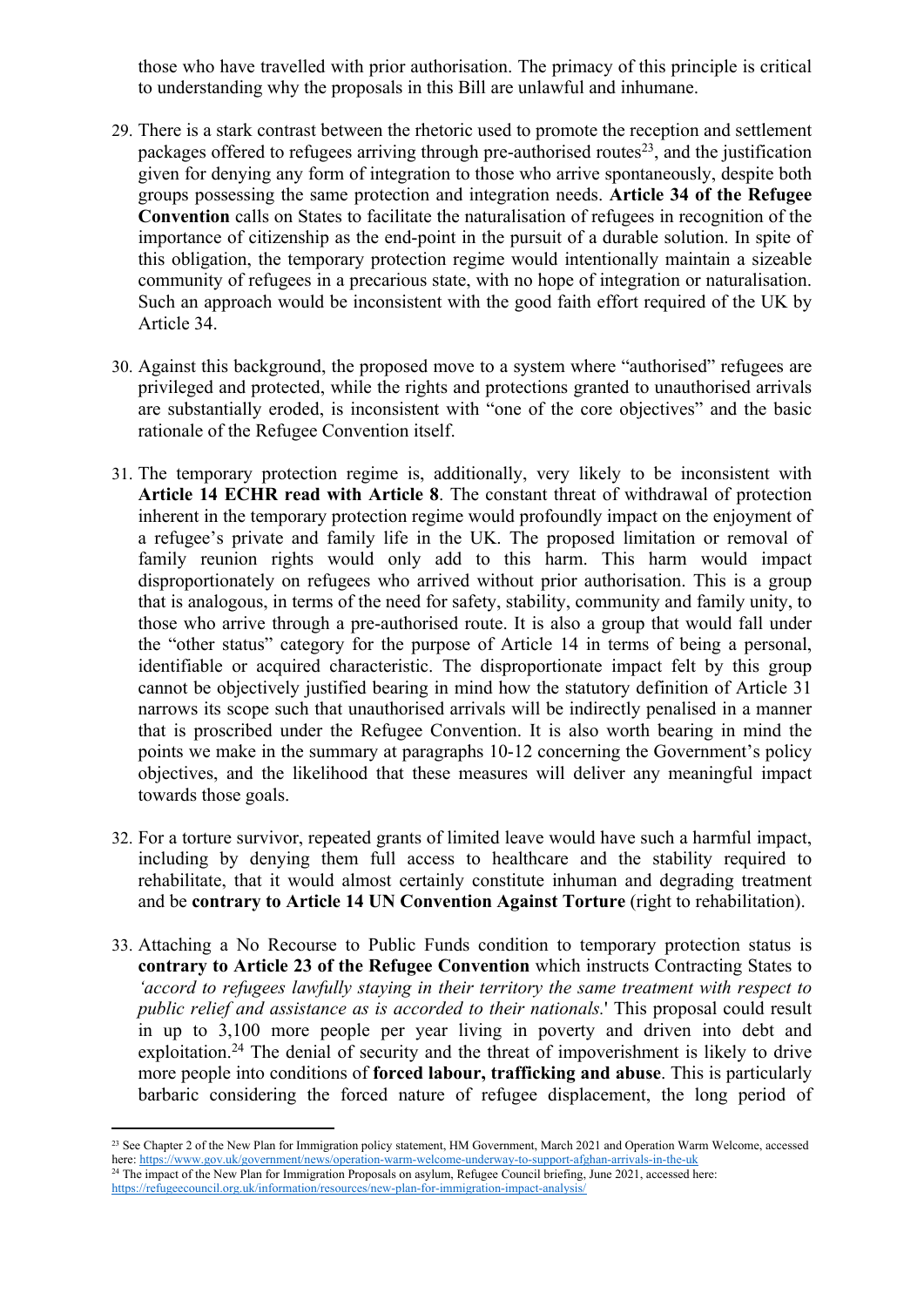economic inactivity endured while waiting for an asylum decision and the disabling trauma resulting from the persecution and the delayed access to appropriate support and rehabilitation.

34. Between 1999 and 2008, the Australian government operated a system of Temporary Protection Visas (TPVs), similar to that proposed under clause 10, as a way of deterring irregular arrivals. In 2000, the first full year after TPVs were introduced, there were 2,939 arrivals. In 2001 arrivals rose to more than 5,000. TPVs did not 'break the business model' of smuggling to Australia and did not stop deaths at sea. Many of the women and children who drowned in October 2001 were the family members of TPV holders. <sup>25</sup> Ultimately, the policy was futile, as 90% of TPV holders were granted permanent protection.<sup>26</sup> It was also found, by the Australian Human Rights Commission, to contravene Australia's obligations under the UN Convention on the Rights of the Child.<sup>27</sup>

*Clause 34 sets out the Government's interpretation of Article 31(1) of the Refugee Convention, outlining the circumstances in which refugees who have entered or are present in a country illegally, are immune from penalties. The clause amends the existing exception from penalty so that it only applies to individuals who can demonstrate that they could not reasonably have been expected to have sought protection under the Refugee Convention (as opposed to demonstrating that they could not reasonably have been expected to be given protection) in the country they stopped in.*

- 35. The criteria for the application of Article 31 have necessarily been broadly interpreted in international and domestic case law, including the leading case of *Adimi* [2001] QB 667. The UK's Supreme Court has affirmed that all provisions of the Convention should be given "a generous and purposive interpretation, bearing in mind [the Convention's] humanitarian objects and the broad aims reflected in its preamble".<sup>28</sup> Importantly, our own courts have established both that the protection of Article 31 must be extended to all asylum seekers,<sup>29</sup> and that some element of choice is open to refugees as to where they may properly claim asylum.<sup>30</sup>
- 36. The "coming directly" requirement in Article 31 was never meant to preclude passage through a "safe", intermediate country. The critical question is not whether a person could - or even should - have sought asylum elsewhere, as **there is no requirement in international refugee law to seek protection in the first "safe" country.** Instead, the question is whether an asylum seeker or refugee had **already found secure asylum** (whether temporarily or permanently), such that there is no protection-related reason for their irregular onward movement. Thus, clause 34's replacement of the "coming directly" requirement in the Immigration and Asylum Act 1999 (granting immunity only if the applicant can show that they "could not reasonably have expected to be given protection…. in that country") with a clause (cl  $34(5)(a)$ ) that removes immunity if the applicant could reasonably be expected to have "sought" protection there, constitutes a unilateral narrowing of the protection offered by Article 31. Similarly, in what constitutes a serious misconstruction of Article 31, the Bill withdraws immunity for those who have

<sup>25</sup> Asylum Seeker Resource Centre, What are Temporary Protection Visas? Accessed here: [https://asrc.org.au/resources/fact](https://asrc.org.au/resources/fact-sheet/temporary-protection-visas/)[sheet/temporary-protection-visas/](https://asrc.org.au/resources/fact-sheet/temporary-protection-visas/)

<sup>&</sup>lt;sup>26</sup> Temporary Protection Visas (TPVs) factsheet, Uniting Justice Australia, accessed here: [https://www.unitingjustice.org.au/refugees-and](https://www.unitingjustice.org.au/refugees-and-asylum-seekers/information-and-action-resources/item/931-temporary-protection-visas-tpvs-fact-sheet)[asylum-seekers/information-and-action-resources/item/931-temporary-protection-visas-tpvs-fact-sheet](https://www.unitingjustice.org.au/refugees-and-asylum-seekers/information-and-action-resources/item/931-temporary-protection-visas-tpvs-fact-sheet)

<sup>&</sup>lt;sup>27</sup> A Last Resort, National Inquiry into Children in Immigration Detention, Human Rights and Equal Opportunity Commission, April 2004 <sup>28</sup> *R (ST (Eritrea)) v Secretary of State for the Home Department* [2012] 2 AC 135, para 30.

<sup>29</sup> *R v Uxbridge Magistrates Court, ex parte Adimi* [1999] Imm AR 560, 677 ("That article 31 extends not merely to those ultimately accorded refugee status but also to those claiming asylum in good faith (presumptive refugees) is not in doubt").

<sup>30</sup> *R v Uxbridge Magistrates Court, ex parte Adimi* [1999] Imm AR 560. See also UNHCR Executive Committee Conclusion No.15 (1979); UNHCR's written evidence to the Home Affairs Committee's inquiry into Channel crossings, September 2020 para 5.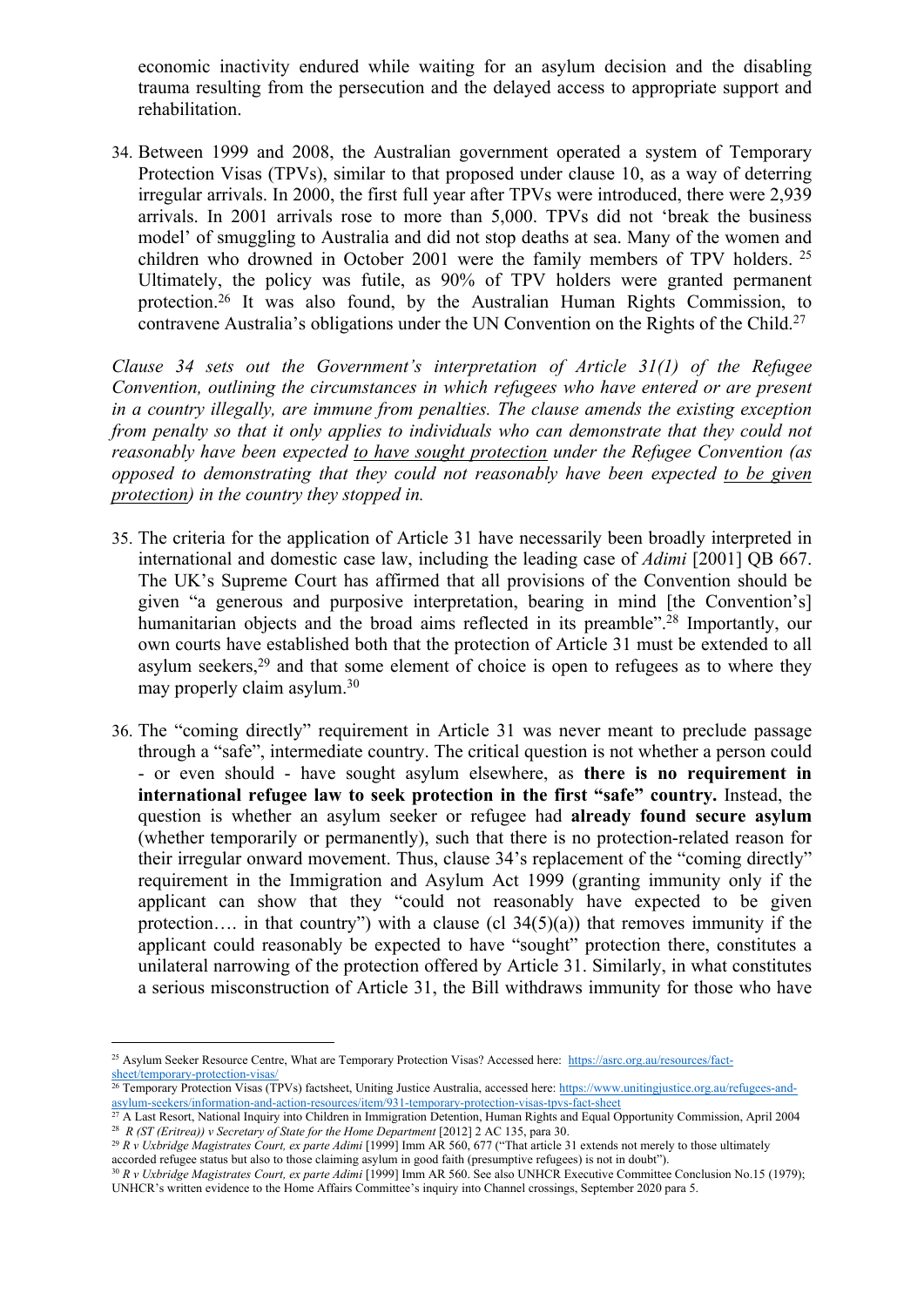failed to make a claim "as soon as reasonably practicable", including *sur place* refugees who failed to make a claim before the expiry of their existing leave to remain.

37. The inadmissibility regime that we discuss below, as well as the two-tier system described above, constitute the "penalty" to which those who have entered unlawfully will be subjected. The inadmissibility regime is designed to, and will in practice, overwhelmingly apply to unlawful entrants. It can therefore be described as being imposed "on account of" their unlawful entry for the purpose of Article 31. These provisions will almost inevitably expose refugees who fall within the scope of that Article as a matter of international law to the penalty of differential treatment in breach of the UK's obligations under the Refugee Convention.

*Clause 14 allows for an asylum claim to be considered inadmissible if the applicant has travelled through, or has a connection to, a safe third country where they could have claimed asylum. The Government will also seek to remove people seeking asylum to a safe country that agrees to receive them, even if they have no connection to it. If a return agreement cannot be secured within 'a reasonable timeframe' (six months), the asylum claim will be determined in the UK.*

- 38. This clause puts on a statutory footing, changes that were made to the [Immigration](https://assets.publishing.service.gov.uk/government/uploads/system/uploads/attachment_data/file/943127/CCS207_CCS1220673408-001_Statement_of_changes_in_Immigration_Rules_HC_1043__Web_accessible_.pdf) [Rules](https://assets.publishing.service.gov.uk/government/uploads/system/uploads/attachment_data/file/943127/CCS207_CCS1220673408-001_Statement_of_changes_in_Immigration_Rules_HC_1043__Web_accessible_.pdf)<sup>31</sup> in December 2020. In the first six months of 2021, 4,561 people were issued with a 'notice of intent' informing them that their case is being considered for an inadmissibility decision. Of these, only seven were found to be inadmissible and none has been transferred to another country under the rules.<sup>32</sup> This means that almost one third of all adults who applied for asylum since the new inadmissibility rules were brought in have been held in this prolonged and meaningless limbo. It also means that, as an inevitable consequence of the unworkability of the inadmissibility regime, there will be an expansion in the scope for operation of the two-tier system discussed above.
- 39. The proposed amendments introduced under clause 14, defining a 'safe third State'  $(s80B(4))$  and a 'connection' to a safe third State  $(s80C(1-5))$  raise a very real risk of a breach of international law, despite the repeated but vague statements that implementation would be 'in accordance with the Refugee Convention'.
- 40. There is no reference in either clause 14 of the Bill, the Inadmissibility Guidance, <sup>33</sup> or the Immigration Rules to a requirement for the decision-maker to consider whether removing an asylum-seeker to a third country carries a real risk of indirect *refoulement*. While 'safe third country' arrangements are not unlawful *per se* as a matter of international law, the absence of adequate safeguards to prevent onward *refoulement* will result in **breaches of the UK's obligations under Article 33 of the Refugee Convention** (non-*refoulement*). To be effective, the prohibition on *refoulement* must be extended **to all refugees, including those whose status has not yet been formally recognised (i.e. all asylum seekers)**. The **prohibition also extends to "indirect"** *refoulement*: that is, removal to a territory from which there is a real risk that they will be expelled to their country of origin. The absence within this Bill of any obligation on the UK to ensure that the 'safe third State's asylum procedure affords effective protection from direct or indirect

[https://assets.publishing.service.gov.uk/government/uploads/system/uploads/attachment\\_data/file/947897/inadmissibility-guidance](https://assets.publishing.service.gov.uk/government/uploads/system/uploads/attachment_data/file/947897/inadmissibility-guidance-v5.0ext.pdf)[v5.0ext.pdf](https://assets.publishing.service.gov.uk/government/uploads/system/uploads/attachment_data/file/947897/inadmissibility-guidance-v5.0ext.pdf)

<sup>&</sup>lt;sup>31</sup> Statement of Changes in Immigration Rules, Presented to Parliament pursuant to section 3(2) of the Immigration Act 1971, accessed here: [https://assets.publishing.service.gov.uk/government/uploads/system/uploads/attachment\\_data/file/943127/CCS207\\_CCS1220673408-](https://assets.publishing.service.gov.uk/government/uploads/system/uploads/attachment_data/file/943127/CCS207_CCS1220673408-001_Statement_of_changes_in_Immigration_Rules_HC_1043__Web_accessible_.pdf) [001\\_Statement\\_of\\_changes\\_in\\_Immigration\\_Rules\\_HC\\_1043\\_\\_Web\\_accessible\\_.pdf](https://assets.publishing.service.gov.uk/government/uploads/system/uploads/attachment_data/file/943127/CCS207_CCS1220673408-001_Statement_of_changes_in_Immigration_Rules_HC_1043__Web_accessible_.pdf)

<sup>&</sup>lt;sup>32</sup> Home Office, Immigration statistics, year ending June 2021, accessed here:[https://www.gov.uk/government/statistics/immigration](https://www.gov.uk/government/statistics/immigration-statistics-year-ending-june-2021/how-many-people-do-we-grant-asylum-or-protection-to#outcomes-of-asylum-applications)[statistics-year-ending-june-2021/how-many-people-do-we-grant-asylum-or-protection-to#outcomes-of-asylum-applications](https://www.gov.uk/government/statistics/immigration-statistics-year-ending-june-2021/how-many-people-do-we-grant-asylum-or-protection-to#outcomes-of-asylum-applications) <sup>33</sup> Home Office, Inadmissibility: safe third country cases, Version 5.0, 31 December 2020, accessed here: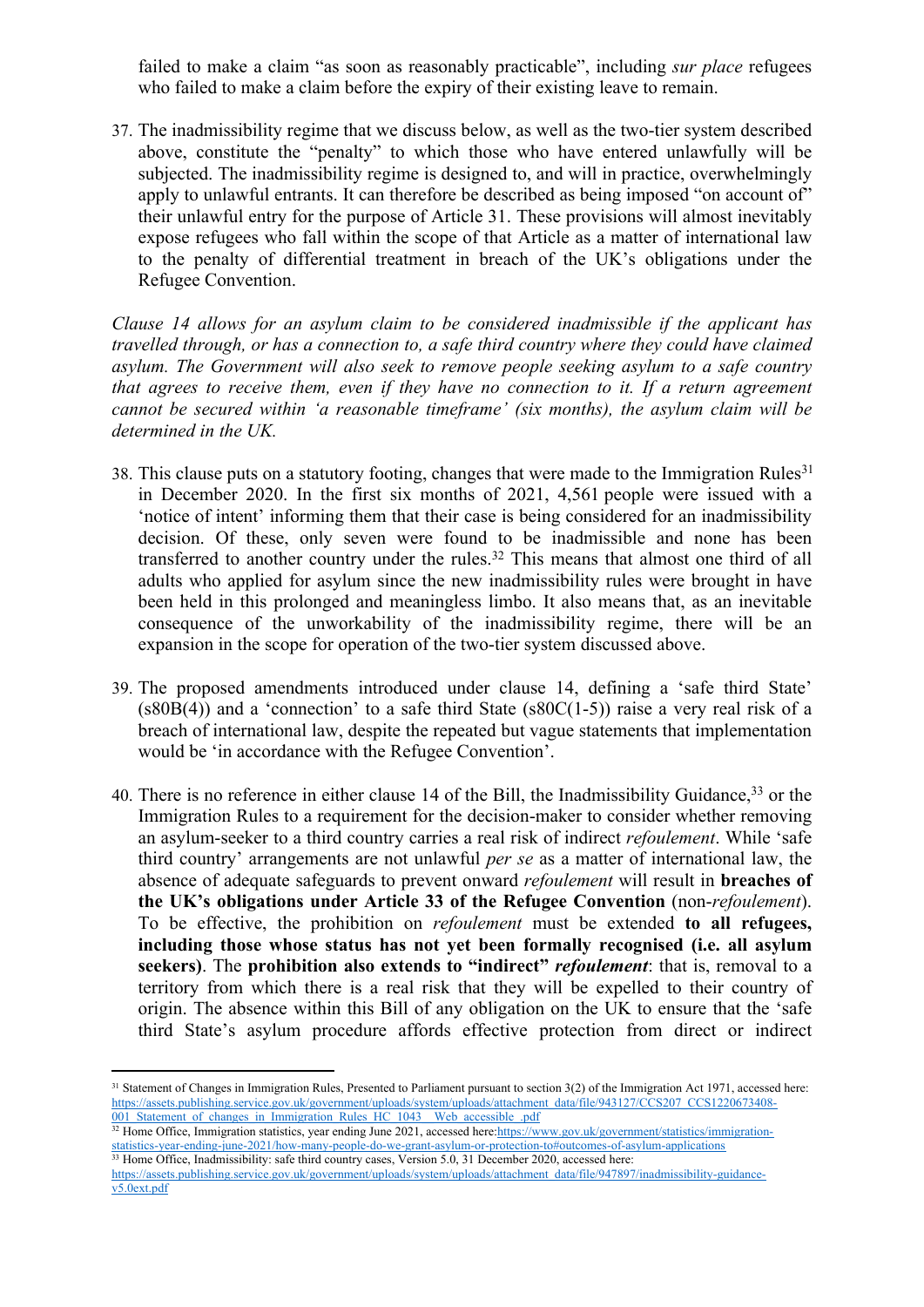*refoulement* is likely to create a risk of a breach of **Article 2** (right to life), **Article 3** (prohibition of torture and inhuman and degrading treatment) **and Article 4** (prohibition of slavery and forced labour) **of the ECHR**. 34 To avoid such a breach would require a positive duty to be placed on the UK to conduct an individualised assessment of each 'safe third State' rather than merely assuming compliance with Convention standards as this Bill appears to allow for.<sup>35</sup> Additionally, this must be a preventative duty if it is to avoid a breach of **Article 7 ICCPR** (the international analogue of Article 3 ECHR) and **Articles 2 and 16 of the UN Convention Against Torture**. It is not enough to provide a remedy after the event.<sup>36</sup>

- 41. Nowhere is it stipulated that there is a requirement to consider the adequacy of the refugee status determination procedures in a potential 'safe third country' and whether the claimant will "enjoy sufficient protection" more generally in the third State. The Bill makes it clear that the 'safe third State' need not even be a signatory to the Refugee Convention. If a refugee is not recognised as such because they are not afforded a proper opportunity to prepare and present their case, or appeal the refusal, then the fact that the country respects the principle of *non-refoulement* generally will be irrelevant.
- 42. Furthermore, there is nothing in the Bill requiring the 'safe third State' to guarantee the Refugee Convention rights to which refugees are entitled even before they have been recognised as such. These include non-discrimination **(Article 3)**, freedom of religion **(Article 4)**, property rights **(Article 13)** and education (**Article 22(1)**). This constitutes a failure to implement the UK's obligations under the Refugee Convention in good faith. The UK cannot do indirectly (breach Convention rights) that which it is prohibited from doing directly.
- 43. Importantly, the Bill does not clarify for decision makers what standard they should apply in determining whether the criteria for a 'safe third State' are met. In the absence of clear guidance outlining the correct standard to be applied, there is a risk that they may determine the criteria on the balance of probabilities - therefore allowing removal even if there is a real risk of onward refoulement. Alternatively, they may consider only whether there is (for example) a formal legal prohibition on refoulement with no consideration of how it is observed in practice. Similarly, in defining a 'connection' to a safe third State, no standard is set for how to interpret a 'reasonable' expectation that someone could have made an asylum claim in that State, which could conceivably be a country in which the claimant has never set foot.
- 44. Treating the claims of asylum-seekers who have entered the UK unlawfully as *prima facie* inadmissible is a "penalty" for the purposes of **Article 31 of the Refugee Convention** and, therefore, a breach of that article (see paragraph 37). Under the Dublin system,  $37$ family unity, the best interest of the child and the time spent on the territory of the State all limited the extent to which irregular entry could be used to justify transfer. Some level of individualised assessment would be required as a safeguard in any safe third country arrangement. The provisions allow for the Secretary of State to consider a claim even where it has been declared inadmissible in two situations: when it is unlikely to be

<sup>34</sup> Ilias and Ahmed v Hungary (App. No. 47287/16, 21 November 2019

<sup>35</sup> See *R v Secretary of State for the Home Department; ex parte Adan* [2001] 2 AC 477, accepting that the UK would be in breach of Article 33(1) if it returned an asylum-seeker to a country which applied an interpretation of the refugee definition which the UK considered to be wrong and which would result in the refusal of their claim and their return to the country of origin; *R v Secretary of State for the Home Department, ex parte Yogathas* [2003] 1 AC 920, again proceeding on the basis that the crucial question was the practical risk of onward *refoulement* (see particularly para 48)*.*

<sup>&</sup>lt;sup>36</sup> A and Ors (No<sup>2</sup>) v Secretary of State for the Home Department [2006] 2 AC 221 (HL)

<sup>&</sup>lt;sup>37</sup> European Union, Convention Determining the State Responsible for Examining Applications for Asylum lodged in one of the Member States of the European Communities, 15 June 1990, accessed here: <https://www.refworld.org/docid/3ae6b38714.html>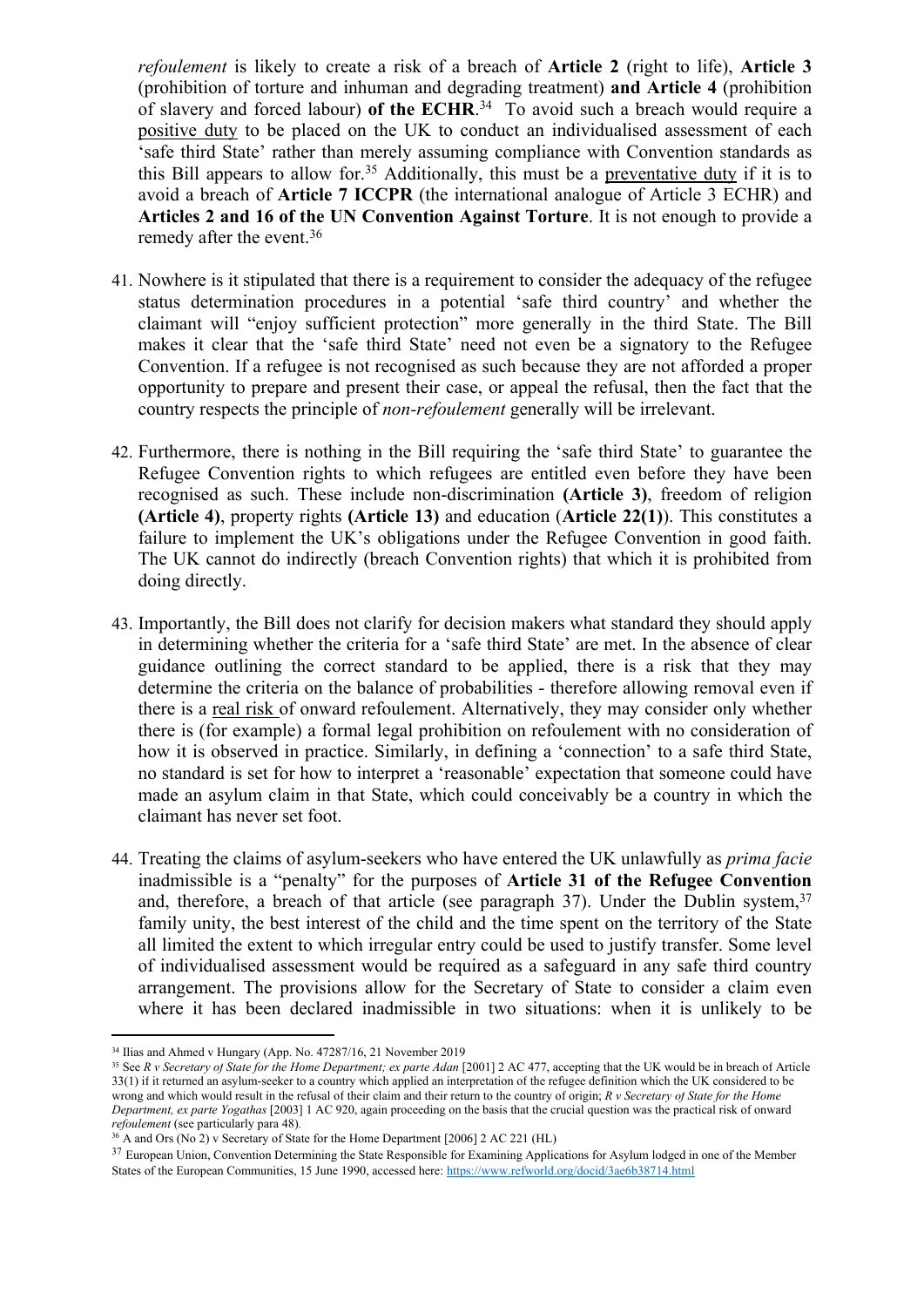possible to remove the applicant within a "reasonable period" (replicating the existing provision) and where there are "exceptional circumstances". The latter significantly raises the bar for applicants who have a good case for having their claim heard in the UK, including applicants with a family connection in this country that is not considered "exceptional".

45. Taken together, and understood in light of the broader proposals contained in the New Plan for Immigration, these clauses represent a fundamental departure from the letter and spirit of the Refugee Convention to which our Government has pledged its continued commitment. If the UK can take such an unprincipled approach to what are universally agreed human rights standards, then what prevents other countries following suit?

Question 5: What are the implications of extending the offence of helping an asylum seeker facilitate irregular entry to the UK so that it also covers those that may help asylum seekers for no benefit to themselves?

*Clause 37 creates a new criminal offence of arriving in the UK without a valid entry clearance where required, in addition to entering without leave. This clause increases the maximum penalty for those returning to the UK in breach of a deportation order from 6 months to 5 years, and for entering without leave or arriving without a valid entry clearance from 6 months to 4 years.*

*Clause 38 amends the facilitation offences in sections 25 and 25A of the Immigration Act 1971 ("the 1971 Act"), raising the maximum penalty from 14 years' to life imprisonment and removing the requirement of facilitation being "for gain" in relation to section 25A.*

- 46. Taken together, these clauses seek to criminalise anyone helping an asylum seeker to arrive or enter — other than individuals working within  $NGOs$  — even if they are acting for wholly altruistic reasons. These are dangerous proposals that strike at the heart of the spirit and purpose of the Convention, which, as the UN High Commissioner for Refugees observed on the eve of the 70<sup>th</sup> anniversary of the Convention, "reflects common values of altruism, compassion, and solidarity."<sup>38</sup> As others have observed, clause 38 would almost certainly have criminalised the likes of Sir Nicholas Winton for his live-saving actions in rescuing hundreds of children from the Holocaust on the Kindertransport in 1939.
- 47. Clause 38 has already become the subject of sustained criticism as a result of its apparent absurdity. Indeed, on its natural reading, "facilitating" the arrival or entry of an asylum seeker would extend to lawyers and (some have suggested) even to immigration officials at the border.<sup>39</sup>
- 48. The implications of these provisions are especially stark in the context of maritime refugee arrivals. Over the last 20 years, 300 people including 36 children have lost their lives whilst trying to cross the Channel in small boats.<sup>40</sup> The recent death of an Eritrean refugee in the channel in August 2021 highlights the continued risk to life that small boat crossings pose. In the absence of widely accessible safe and legal routes to protection, and in the context of an evolving humanitarian crisis in Afghanistan it is not unreasonable to

<sup>&</sup>lt;sup>38</sup> Filippo Grandi. "Stand up for the Refugee Convention or millions will pay the price" (29 July 2021), accessed here: <https://www.unhcr.org/uk/news/latest/2021/7/61029aad4/refugee-convention-millions-pay-price.html>

<sup>&</sup>lt;sup>39</sup> "An analysis of the Nationality and Border Bill", Aneurin Brewer, 21 July 2021, accessed here:

<https://www.lawgazette.co.uk/commentary-and-opinion/an-analysis-of-the-nationality-and-borders-bill/5109298.article><br><sup>40</sup> C J McKinney for FreeMovement, 26 November 2020, accessed here: https://www.freemovement.org.uk/at-le

[trying-to-cross-the-channel-since-1999/](https://www.freemovement.org.uk/at-least-300-people-have-died-trying-to-cross-the-channel-since-1999/)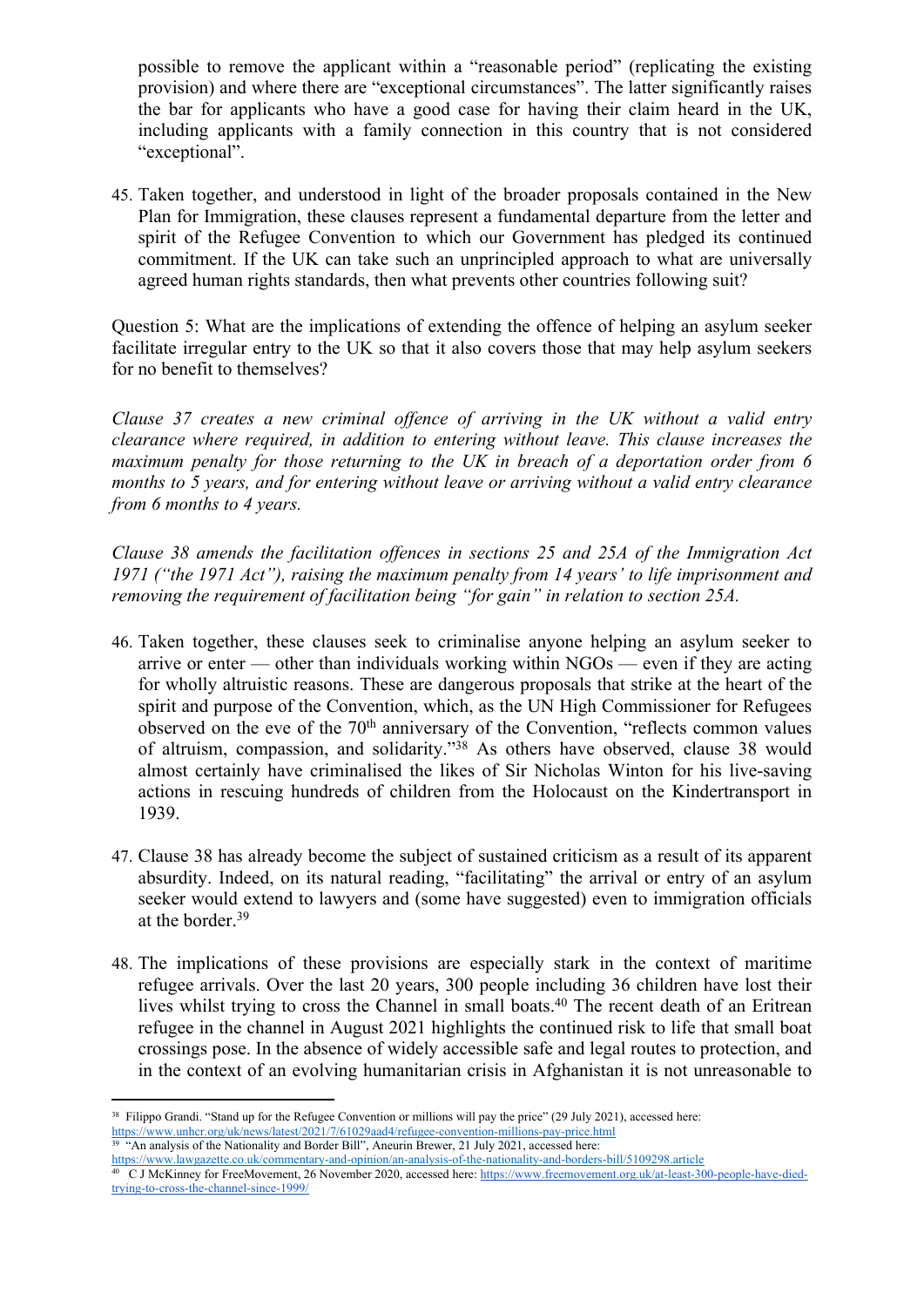predict that maritime arrivals will continue to be one of the only ways for refugees to enter the UK for years to come. While there may be "no intention in this Bill to criminalise bona fide, genuine rescue operations by the [Royal National Lifeboat Institution]",<sup>41</sup> the Bill does not provide any explicit reassurance and the amended offences, on their ordinary terms, risks doing just that. Beyond representing a significant regression from international standards, these provisions risk further endangering lives at sea.

- *49.* The Bill gives rise to a direct inconsistency with international law, under which ship masters have an obligation to render assistance to those in distress at sea. In particular, Article 98(1) of the United Nations Convention of the Law of the Sea ("**UNCLOS**") provides that every State "shall require" the master of a ship flying its flag, in so far as he can do so without serious danger to the ship, crew or passengers to "render assistance to any person found at sea in danger of being lost".<sup>42</sup> Article 2.1.10 of the International Convention on Maritime Search and Rescue 1979 (the "**SAR Convention**") explicitly obliges State Parties to "ensure that assistance be provided to any person in distress at sea [...] regardless of the nationality or status of such a person or the circumstances in which that person is found."<sup>43</sup> The implication of these rules is that the UK cannot legally prohibit its vessels (in practice, ships' masters) from rescuing asylum seekers at sea.
- 50. The legal and humanitarian implications of clause 38 are matched by the far-reaching proposals under clause 37. Asylum seekers are not deemed to have "entered" the UK (and so opened themselves up to prosecution) until they disembark on UK territory. If they then disembark at a port, they do not "enter" until they have passed through immigration control. At the point at which they claim asylum, they are admitted to the UK while their claim is processed and they have not, therefore, entered the UK illegally. By criminalising "arrival", the Government would remove the protection given by the narrow definition of "entry" to people who have bypassed immigration procedures in order to claim asylum. This would also have the effect of making it easier to convict those who steer the boats that bring them to the UK.
- 51. As it is not possible to apply for entry clearance for the purpose of claiming asylum in the UK, and yet an asylum seeker must be physically in the UK in order to make a claim, the effect of this clause is to **criminalise the act of seeking asylum in the UK**.
- 52. The Bill does not define what is meant by 'arrival' so it is not yet clear how this clause will interact with the proposals under clause 41 and schedule 5 to enhance maritime enforcement powers. Clause 41 includes powers to require migrant vessels to leave UK waters and to allow forcible disembarkation subject to agreement by receiving states. These proposals expand the current maritime enforcement powers to allow for the diversion of migrant vessels in international waters away from UK shores and towards another location or country, and not necessarily the one from which they disembarked, to facilitate the investigation of any offences committed. These are wide-reaching powers with significant implications for access to protection and the risk of *refoulement*, particularly in light of the proposal under clause 12 to exclude the UK territorial seas from being considered a place of claim.

<sup>41</sup> HC Deb (20 July 2021). Vo. 699. Mr Chris Philp MP, accessed here: [https://hansard.parliament.uk/commons/2021-07-](https://hansard.parliament.uk/commons/2021-07-20/debates/D6FA6055-BA80-4980-AE15-910876BB1E19/NationalityAndBordersBill) [20/debates/D6FA6055-BA80-4980-AE15-910876BB1E19/NationalityAndBordersBill](https://hansard.parliament.uk/commons/2021-07-20/debates/D6FA6055-BA80-4980-AE15-910876BB1E19/NationalityAndBordersBill)<br><sup>42</sup> The UK acceded to UNCLOS on 25 July 1997. See also Reg V-33 of the International Convention for the Safety of Life at Sea 1974

<sup>(&</sup>quot;SOLAS"), which obliges the "master of a ship at sea which is in a position to be able to provide assistance, on receiving information from any source that persons are in distress at sea, is bound to proceed with all speed to their assistance, if possible informing them or the search and rescue service that the ship is doing so...

<sup>43</sup> The UK definitively signed the SAR Convention on 22 May 1980, thereby confirming its consent to being bound by this treaty.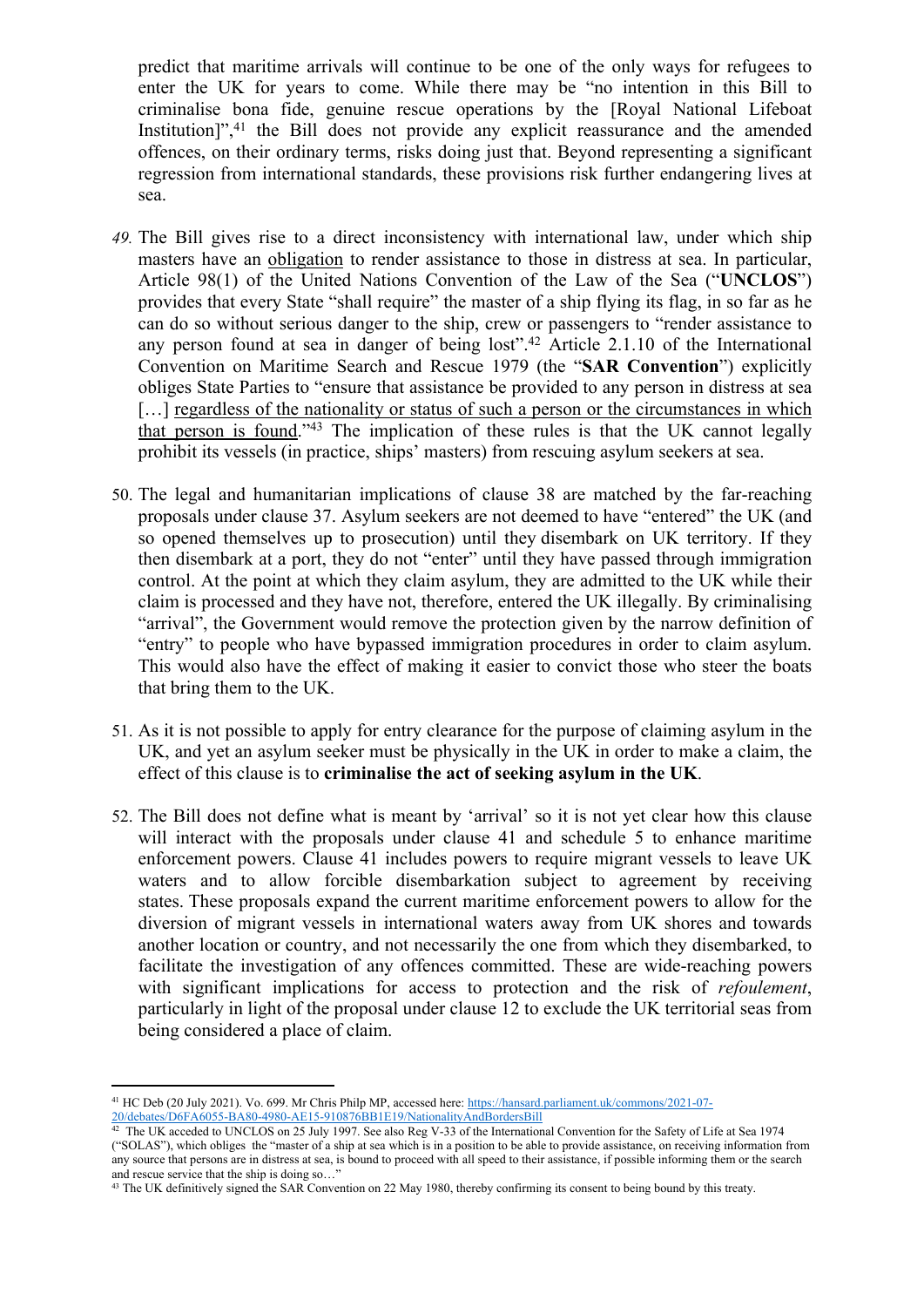53. Attempts to criminalise irregular refugee arrivals run against the letter and spirit of the 1951 Convention, which ensured that the impossibility of pre-authorised travel would be no barrier to seeking and accessing protection from persecution. These proposals risk contravening international refugee and human rights law and pose a significant threat to the global system of refugee protection that hinges on respect for established international standards and responsibility sharing.

Question 7: Do the proposed powers to remove asylum seekers to "safe countries" while their asylum claims are pending, with a view to supporting the processing of asylum claims outside the UK in future, comply with the UK's obligations under refugee law and human rights law?

*Clause 26 includes provision for the removal of asylum seekers from the UK while their claim is pending, and creates a rebuttable presumption that specified countries are compliant with their obligations under the ECHR.*

- 54. The proposal under clause 26, read with Schedule 3, to allow for the removal of asylum seekers from the UK while a claim is pending (to facilitate the offshore processing of asylum claims) is yet another wide-reaching power, with little detail provided to clarify where claimants may be sent, what might be the selection criteria for eligibility to be processed offshore, who would do the processing and what legal regime would apply, what conditions or safeguards might apply, and what would happen to those recognised as refugees through an offshore process.
- 55. Depending on how the Government intends to implement this proposal, there may be a significant risk of a breach of international law. Asylum-seekers cannot lawfully be removed for offshore processing if doing so would result in a real risk of breach of their rights under Article 2, 3 or 4 ECHR, including through inhuman or degrading treatment during the status determination procedure and the risk of return to torture, persecution or death. To prevent a violation of Article 3 ECHR and Article 33 of the Refugee Convention, procedural safeguards would need to be in place to ensure there was no risk of *refoulement*.
- 56. This is not the first time the UK Government has contemplated arrangements of this kind: in 2003, a UK proposal for the creation of offshore "transit processing centres" for asylum-seekers arriving in the EU was ultimately abandoned due to widespread opposition, including from the House of Lords Select Committee on the European Union.<sup>44</sup>
- 57. The UK is clearly taking a lead from the example of Australia, which has been sending people who come by boat to Nauru and Manus Island, Papua New Guinea since 2001.<sup>45</sup> It stopped sending people in 2008, but began doing this again in 2012. The Australian government has not sent anyone offshore since 2014. Most people who are technically subject to the model have been transferred to the mainland because the conditions offshore were so inadequate that they had to be returned for health and other reasons.
- 58. The evidence shows that the Australian model does not act as an effective deterrent to irregular marine migration.<sup>46</sup> The model did not 'stop the boats', with more asylum seekers arriving to Australia by boat during the first year of the policy than at any other point prior to offshore processing being implemented.<sup>47</sup>

<sup>44</sup> House of Lords - European Union - Eleventh Report (parliament.uk), accessed here:

<https://publications.parliament.uk/pa/ld200304/ldselect/ldeucom/74/7408.htm#a28>

<sup>45</sup> Refugee Council of Australia, accessed here: <https://www.refugeecouncil.org.au/offshore-processing-facts/>

<sup>46</sup> Kaldor Centre Report by M.Gleeson and N.Yacoub August 2021, accessed here: [www.kaldorcentre.unsw.ed.au](http://www.kaldorcentre.unsw.ed.au/)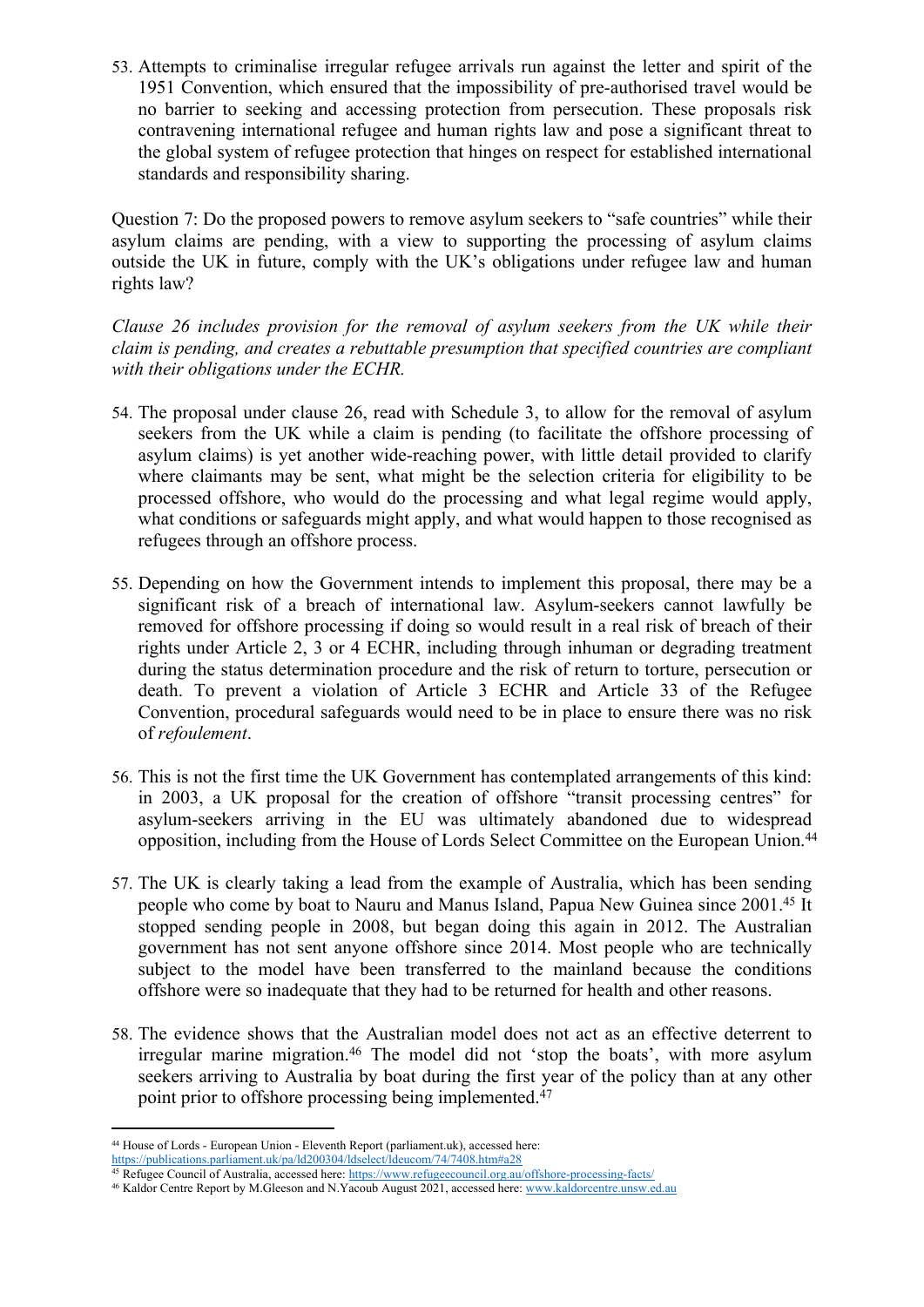- 59. The suffering inflicted on those processed offshore has been enormous, with overwhelming evidence of abuse, including sexual abuse, mental health trauma and death resulting from suicide and neglect. In 2016 UNHCR medical experts found the cumulative rates of depression, anxiety and PTSD among refugees in Manus and Nauru were the highest recorded in the medical literature to date, with more than 80% in both locations.<sup>48</sup> In 2018 Médecins Sans Frontières said the mental suffering on Nauru was among the worst it had seen, including in its projects that provide care for victims of torture<sup>49</sup>
- 60. The system encountered significant and sustained international criticism and domestic litigation<sup>50</sup> and costs Australia more than \$1 billion a year with hugely expensive processing contracts for private providers and fees to the host government.<sup>51</sup> The Office of the Prosecutor for the International Criminal Court considered allegations made against Australia, concluding that – while they did not fall within the Court's jurisdiction – the offshore detention regime did appear to have given rise to cruel, inhuman or degrading treatment.<sup>52</sup>

## *Offshore processing and consistency with ECHR obligations*

- 61. Asylum-seekers who arrive in the UK are within its jurisdiction for the purposes of Article 1 ECHR. This means that asylum-seekers could not lawfully be removed for offshore processing if doing so would result in a real risk of breach of their rights under Article 2, 3 or 4 ECHR. Any exposure to torture, inhuman or degrading treatment, or the risk of trafficking, during the status determination process, or a risk that the process itself would result in return to the country of origin to face such treatment, might constitute a breach.
- 62. Additionally, asylum-seekers could not lawfully be removed for offshore processing if this would breach the UK's obligations under Article 8 ECHR. This might occur if removal interferes with an asylum-seeker's intention to join close family members whose claims were already being processed in the UK. A violation of the right to respect for private life might occur if, for example, a person had serious mental health issues which would be exacerbated by removal and would not be properly treated in the destination country, as may be the case for survivors of torture and trauma. Any interference with an asylum-seeker's procedural rights under Article 8 (taken with Article 13 ECHR, which guarantees the right to an effective remedy) may also constitute a breach. Asylum-seekers could also not be removed to an unlawful risk of breaches of their right to liberty and security of the person under Article 5 ECHR.

<sup>50</sup> As recently as January 2021, ten countries raised concerns about Australia's offshore processing arrangements in the context of Australia's third Universal Periodic Review by the UN Human Rights Council: see

<sup>&</sup>lt;sup>47</sup> See further, Madeleine Gleeson, Senior Research Associate at the Kaldor Centre for International Law, Sydney Australia, giving evidence to the Home Affairs Select Committee (HASC) on 11th November 2020, accessed here:

<https://committees.parliament.uk/oralevidence/1195/pdf/> <sup>48</sup> Submission by the Office of the United Nations High Commissioner for Refugees on the Inquiry into the serious allegations of abuse, selfharm and neglect of asylum seekers in relation to the Nauru Regional Processing Centre, and any like allegations in relation to the Manus

*Regional Processing Centre Referred to the Senate and Legal and Constitutional Affairs Committee*, UNHCR, 2016, accessed here: <https://www.unhcr.org/58362da34.pdf>

<sup>49</sup> *Indefinite Despair: The tragic mental health consequences of offshore processing on Nauru*, Médecins Sans Frontières mental health project, Nauru, 2018, accessed here: <https://www.msf.org/indefinite-despair-report-and-executive-summary-nauru>

[https://reliefweb.int/sites/reliefweb.int/files/resources/Australia-UPR-2101.pdf.](https://reliefweb.int/sites/reliefweb.int/files/resources/Australia-UPR-2101.pdf) See also the detailed analysis of Australia's non-compliance with international obligations in Gleeson, "Protection deficit: The failure of Australia's offshore processing arrangements to guarantee 'protection elsewhere' in the Pacific" (2019) 31 *International Journal of Refugee Law* 415.

<sup>51</sup> Refugee Council of Australia, 30 August 2021, accessed here: [https://www.refugeecouncil.org.au/operation-sovereign-borders-offshore](https://www.refugeecouncil.org.au/operation-sovereign-borders-offshore-detention-statistics/6/)[detention-statistics/6/](https://www.refugeecouncil.org.au/operation-sovereign-borders-offshore-detention-statistics/6/)

<sup>52</sup> Ben Doherty for the Guardian, Australia's offshore detention is unlawful says ICC, 15 February 2020, accessed here: [https://www.theguardian.com/australia-news/2020/feb/15/australias-offshore-detention-is-unlawful-says-international-criminal-court](https://www.theguardian.com/australia-news/2020/feb/15/australias-offshore-detention-is-unlawful-says-international-criminal-court-prosecutor)[prosecutor](https://www.theguardian.com/australia-news/2020/feb/15/australias-offshore-detention-is-unlawful-says-international-criminal-court-prosecutor)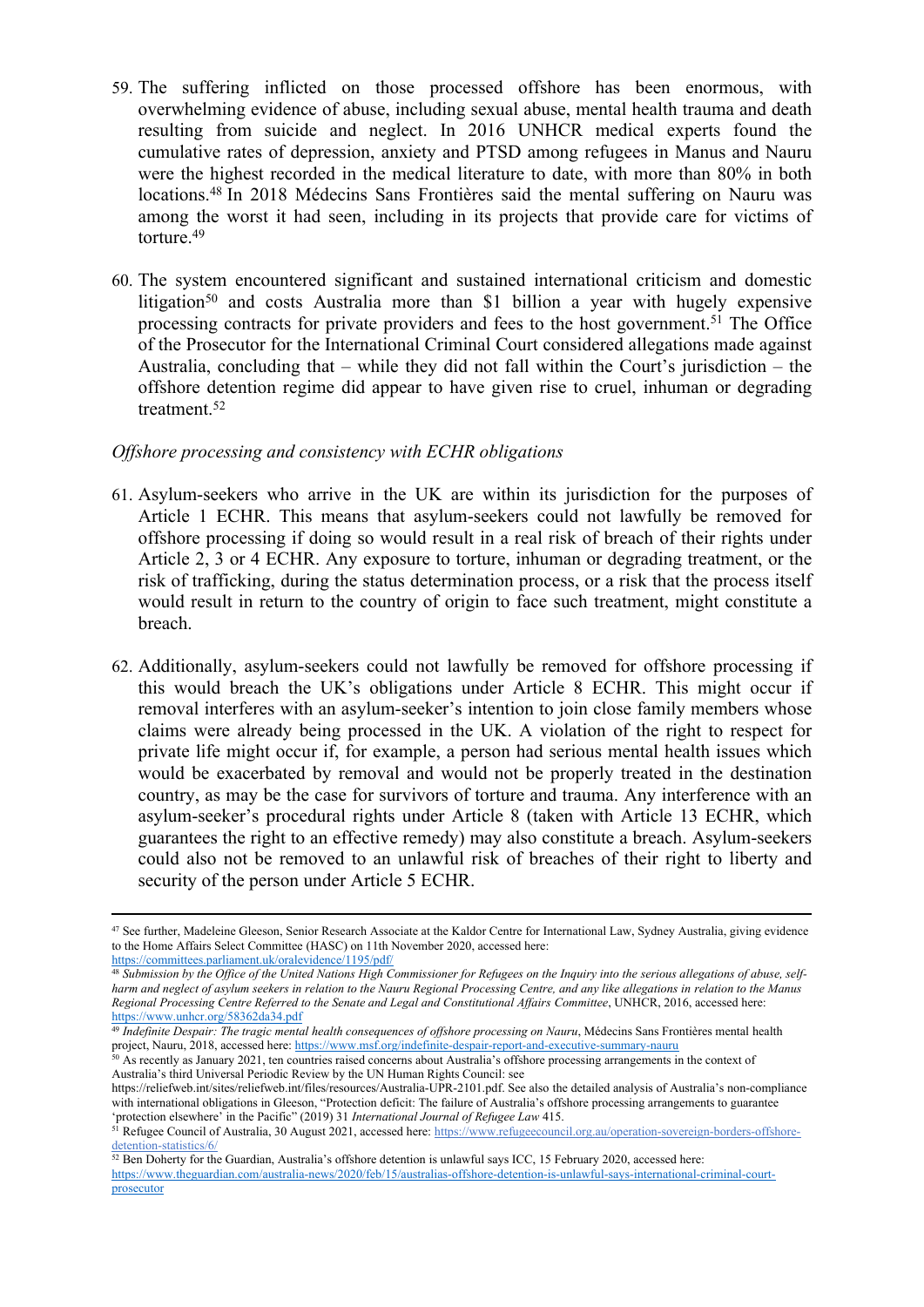- 63. Asylum-seekers processed offshore could also remain within the jurisdiction of the UK and therefore engage Article 1 ECHR - if it continued to exercise authority and control over them<sup>53</sup> including, potentially, through the involvement of UK State agents in the running of reception centres or the conduct of status determination procedures.
- 64. There is a risk that offshore processing would contravene obligations of nondiscrimination and non-penalisation under Articles 3 and 31 of the Refugee Convention if, for example, the criteria for selection were based at all on common countries of origin or means of arrival in the UK.
- 65. It would, furthermore, breach Article 14 of the ECHR if the criteria for offshore processing indirectly discriminated against refugees from particular countries or with particular religious beliefs, or against refugees who had arrived in the UK without authorisation, unless the differential impact of these criteria were objectively justified. Similarly, when devising and applying the criteria for offshore processing it would be unlawful not to treat particular groups of asylum-seekers – for example, victims of torture or trafficking or those with serious mental health issues – as differently as their particular situation warranted. With this in mind, there is a very real risk that vulnerable asylum seekers, including women and children are subjected to offshore processing.

## *Compliance with non-refoulement obligations*

- 66. Removal for offshore processing may contravene the prohibition on *refoulement* under Article 33 of the Refugee Convention if the destination country did not in practice, as well as formally, respect the prohibition on *refoulement* (to persecution or to breaches of Article 2/3 or 4 ECHR) and if the status determination procedures in the destination country, and the procedures for considering human rights claims, were not "fair and efficient". This can occur when refugees are subjected to extraterritorial processing in countries without the experience or resources to assess refugee status fairly, efficiently and with adequate safeguards, or to ensure practical and effective protection against *refoulement*.
- 67. Freedom from Torture clients have described the insecurity in which they or their family members have lived, while in countries in the region of origin that do not offer sufficient protection. According to our clients, inadequate security procedures have resulted in refugees being identified and targeted by representatives from the country of origin.
- 68. If the UK were to send asylum-seekers to be processed in a location which did not respect the full range of 1951 Convention rights to which refugees (and hence, as a practical matter, asylum-seekers) are entitled, this would constitute a failure to implement its obligations under the Convention in good faith. This would include the right to enjoy the benefit of the Convention without discrimination (Article 3); the right of free access to the courts (Article 16); and the right to the same treatment as nationals with respect to "elementary education" (Article 22(1)). Other rights must be afforded to all refugees who are physically present in the State's territory: these include rights relating to freedom of religion (including the religious education of children) (Article 4); non-penalisation (Article 31(1); and the right not to be subjected to restrictions on movement "other than those which are necessary" (Article 31(2)).

<sup>&</sup>lt;sup>53</sup> See e.g. M v Denmark (1992) 73 DR 193, [196]; R (B) v Secretary of State for Foreign and Commonwealth Affairs [2005] QB 643.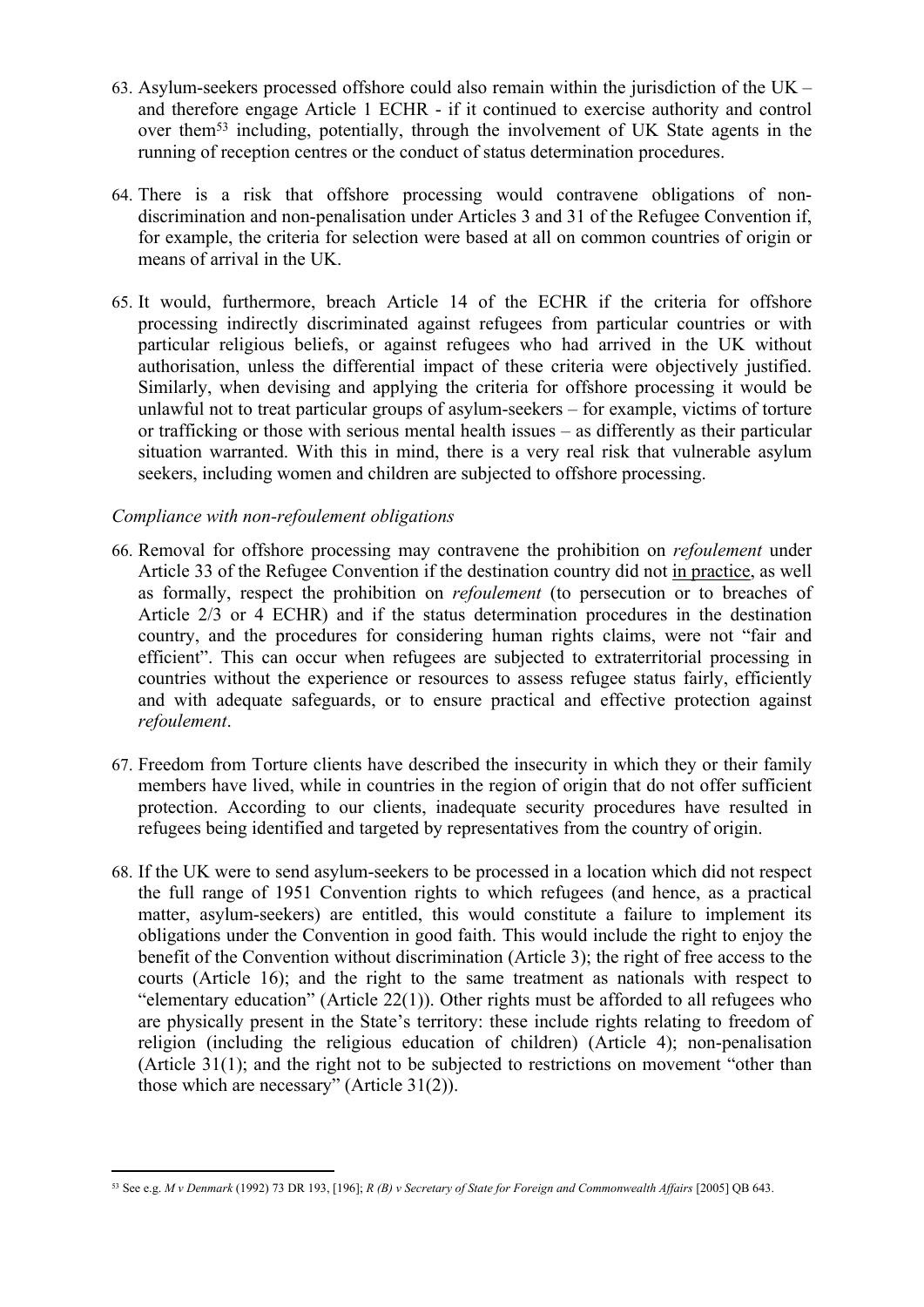- 69. If the Government's offshore processing arrangements involved recognised refugees being resettled somewhere other than the UK at the end of the process, it would be essential to ensure that that country was one that would guarantee respect for the full range of Convention rights (Articles 17, 18, 23 and 32); and that this was subject to regular review based on changing circumstances or updated evidence.
- 70. At present, the terms of the draft Bill do not include adequate protections to prevent a breach of ECHR and Convention rights. This concern is reinforced by the European Convention on Human Rights Memorandum published alongside the Bill. Despite setting out an understanding of the principle of non-refoulement (under Article 3 ECHR) [para 14] and summarising the effect of clause 26 [para 15], the Memorandum concludes (with no explanation or analysis) that "these provisions are compatible with Article 3 ECHR, in the light of the *Grand Chamber judgment in Ilias v Hungary (2020) 71 EHRR 6*" [para 15]. The Memorandum does not address the compatibility of clause 26 with the Refugee Convention.
- 71. Ultimately, and notwithstanding the humanitarian and financial concerns, the UK cannot practically replicate this system of pushbacks. Deploying naval vessels to return people to France is impossible without their agreement, which is not forthcoming.
- 72. Additionally, such a model does nothing to address why a small minority of asylum seekers travel onwards from France to seek protection in the UK. It is well evidenced that asylum seekers often have good reasons for claiming protection in the UK rather than remaining in an EU country, such as family connections, pre-established communities or English language abilities. Additionally, when people are under the control of smugglers or traffickers they frequently do not have a choice as to which country they eventually reach.
- 73. As UNHCR states "asylum-seekers and refugees should ordinarily be processed in the country of the State where they arrive", as "[t]he primary responsibility to provide protection rests with the State where asylum is sought."<sup>54</sup>

Question 8: Will the proposed instructions to decision-makers on how to interpret the Refugee Convention secure or restrict the protections that Convention guarantees?

*Clause 29 requires applicants to prove the factual basis underlying their claim and the basis for their fear to the higher legal test of 'a balance of probabilities'. The second part of the test concerning whether the applicant's fear of future persecution is well-founded remains at the legal standard of 'reasonable degree of likelihood'.*

- 74. Raising the standard of proof to '*a balance of probabilities'* will significantly increase the number of refugees wrongly sent back to face death or torture and, as such, risks **contravening Article 33 of the 1951 Convention**.
- 75. The current legal standard of '*reasonable degree of likelihood'* is a test grounded in an understanding of the nature of persecution for a Convention-based reason, the reality of an asylum seeker's experience of flight and the serious implications of setting evidentiary expectations too high. Our Proving Torture<sup>55</sup> research demonstrated how hard it already

<sup>54</sup> Guidance Note on bilateral and/or multilateral transfer arrangements of asylum-seekers, UNHCR, May 2013, accessed here: <https://www.refworld.org/docid/51af82794.html>

<sup>55</sup> Freedom From Torture, Report: Proving Torture, Demanding the impossible Home Office mistreatment of expert medical evidence, November 2016, accessed here: [https://www.freedomfromtorture.org/sites/default/files/2019-04/proving\\_torture\\_a4\\_final.pdf](https://www.freedomfromtorture.org/sites/default/files/2019-04/proving_torture_a4_final.pdf)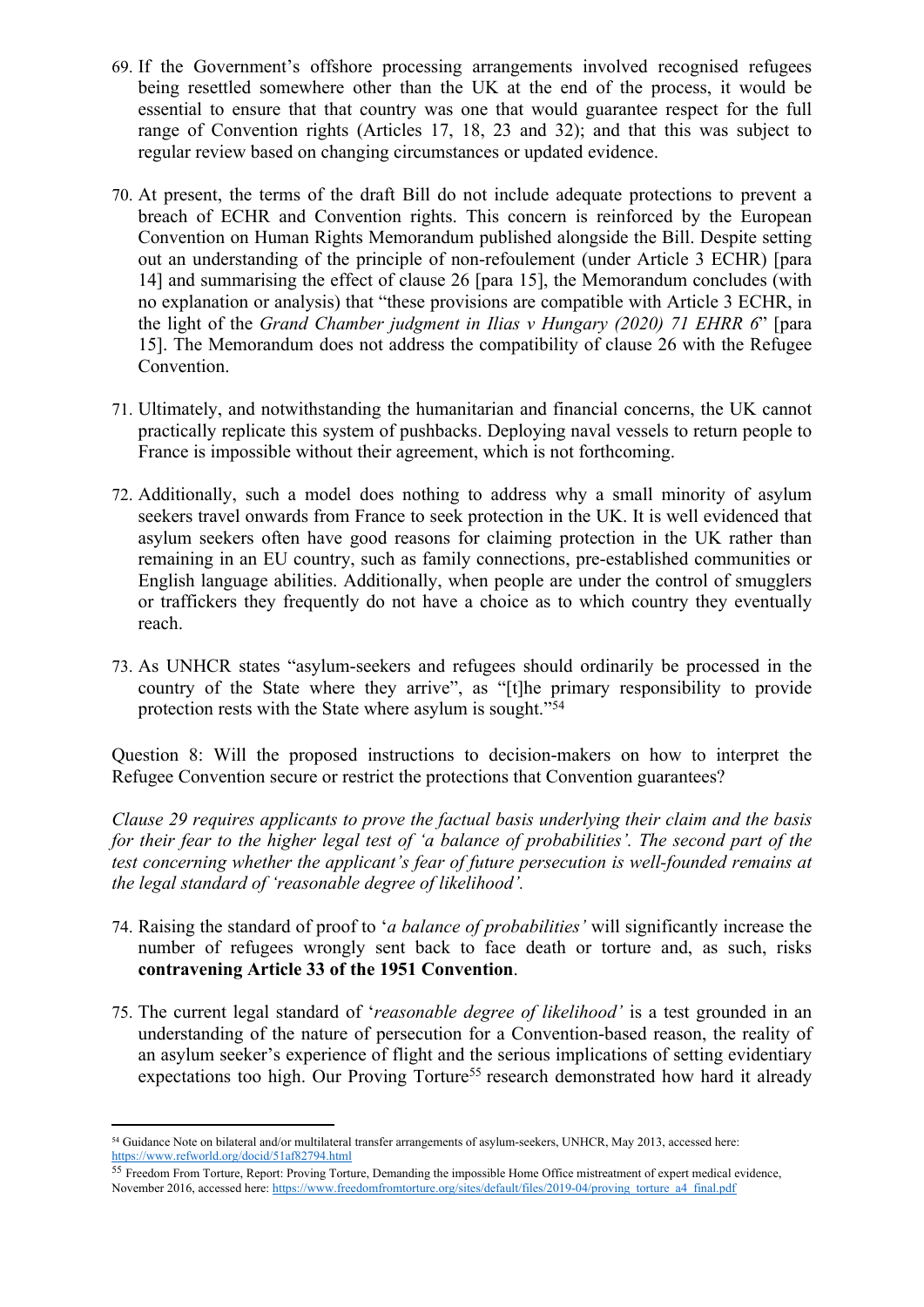is, even to this relatively low standard of proof, for survivors of torture to prove their claim.

- 76. The decision maker often has to make an assessment of the claim on the basis of fragmented, incomplete and confused information. This is complicated by the need to assess the plausibility of accounts given by people who are bewildered, frightened and desperate. Mental health problems arising from trauma and a very genuine fear of persecution can seriously affect consistency and coherence, and the ability to recall and present facts.
- 77. The Home Office has fostered a culture of disbelief which has encouraged its decision makers to deny protection to too many refugees on the grounds that they must be lying. This proposal **elevates the culture of disbelief to a statutory footing** which will raise the bar for anyone, genuine or otherwise, seeking protection in the UK.

Question 11: Is the Bill otherwise compliant with the European Convention on Human Rights (ECHR), the UN Convention on the Rights of the Child, the European Convention Against Trafficking in Human Beings, and international refugee conventions that the UK has ratified?

*Clause 11 allows for the use of certain types of accommodation to house certain cohorts of asylum seekers and refused asylum seekers, including the use of 'accommodation centres'. The clause allows the Secretary of State to increase the time period someone can spend in an accommodation centre (previously limited to 6 months).*

- 78. The Secretary of State already has the power, and has been exercising the power, to accommodate asylum seekers differently according to the stage of their claim and compliance with conditions. This clause appears to make the use of accommodation centres the norm for those who arrive without prior authorisation, with little or no consideration of other relevant factors, such as vulnerability.
- 79. Our evidence demonstrates that institutional accommodation, including 'quasi-detention' such as the former barracks, is profoundly harmful to the health and wellbeing of asylum seekers. We are concerned that the proposed reception centres will share many of the characteristics with the contingency accommodation used during Covid.
- 80. Reliance on the model of accommodation used in Denmark, Sweden and Switzerland is cause for concern. Research in the Danish accommodation centres revealed high levels of isolation due to the remote location and conditions within the centres, with residents spending all day in their room, moving only to the shared kitchens to cook. Due to the lack of women-only spaces in almost all centres, some women residents chose to selfconfine so as to avoid men in the aftermath of their own experiences of sexual or domestic violence.<sup>56</sup>
- 81. The stated policy objective of the reception centres proposal is to speed up the processing of claims and removals but there is no evidence that this will be achieved. Over the last two years, the Home Office has increasingly employed remote processes to facilitate and expedite casework. This includes remote asylum interviews and a 'push model' that has broken the geographic link between applicant and caseworker, and allows casework to be directed anywhere within the UK according to capacity. The Plan does not explain how the use of reception centres would contribute further to this goal.

<sup>56</sup>https://www.statewatch.org/media/documents/news/2019/mar/uk-dk-se-reimagining-refugee-rights-asylum-harms-3-19.pdf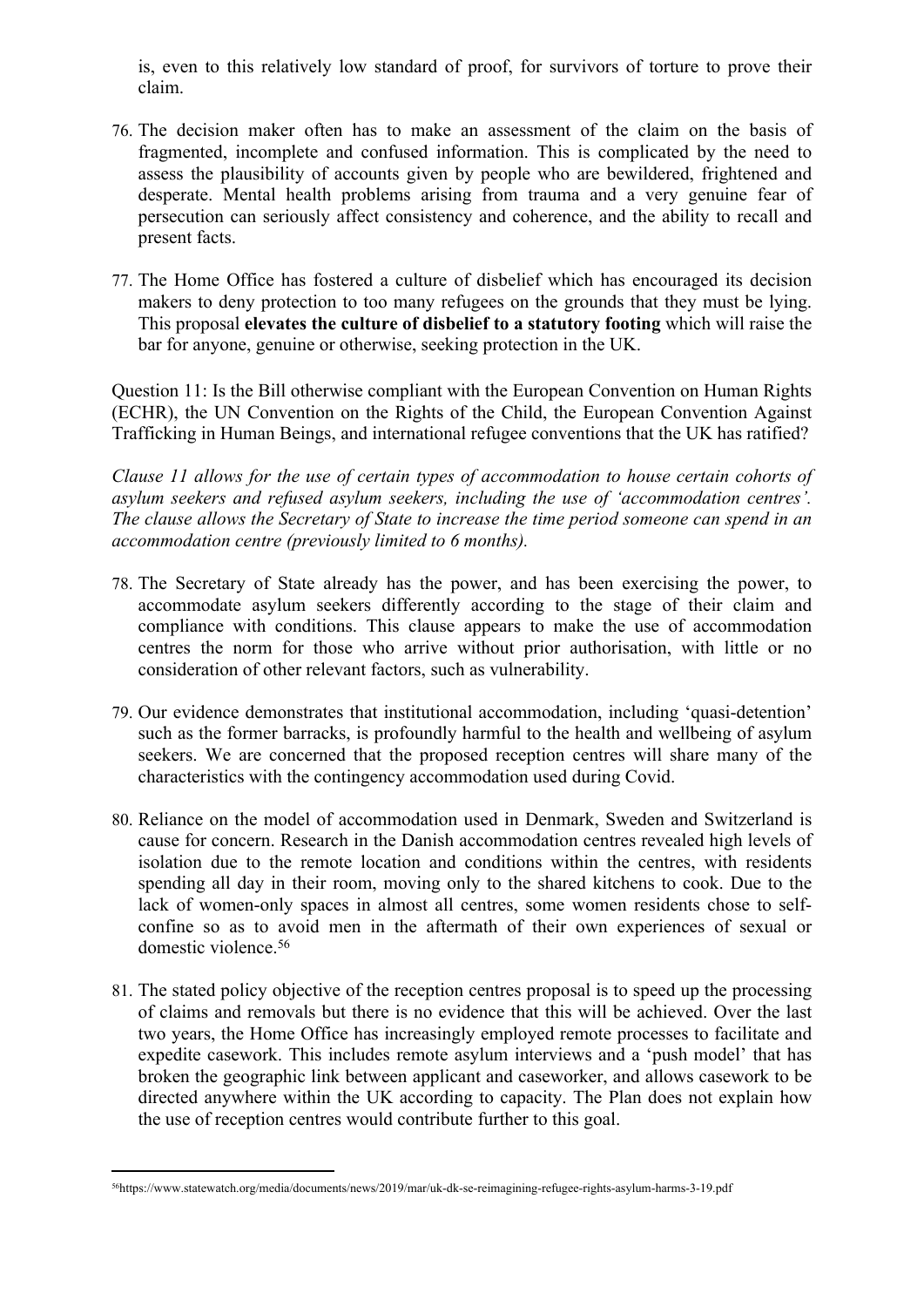- 82. Accommodating traumatised people in reception centres will act as a significant barrier to the disclosure of sensitive, personal or traumatic information which may be critical to the asylum claim or to an understanding of the needs and behaviour of the applicant. This sort of disclosure can take a long time and often relies on relationships of trust with the legal representative, friends, community members and support services which will be difficult to access under these proposals. This will inevitably mean that the wrong decision is made in asylum claims involving some of the most vulnerable people. This is not the way to build a system that is fair or efficient.
- 83. Accommodating asylum seekers in an isolated reception centre will have implications for all of the requirements under Section 149 of the Equality Act 2010. At present, UKVI does not collect data which relates to the majority of the protected characteristics for those in asylum accommodation, and where it does, this is often not kept in a format that can easily or accurately be analysed.

## *Impact on mental health and access to appropriate healthcare*

- 84. People seeking asylum are an inherently more vulnerable population, with a high prevalence of trauma symptoms (including post-traumatic stress disorder [PTSD], anxiety and depression). It is impossible to manage serious mental health conditions, like PTSD, in institutional accommodation. No reference is made to the consideration of vulnerability, the risk of harm or the policy concessions<sup>57</sup> relating to claimants receiving treatment at Freedom from Torture or the Helen Bamber Foundation, to accommodate such claimants in specific locations or types of housing.
- 85. Research on the accommodation provided to survivors of modern slavery shows that the experience of isolation contributes to increased symptoms of depression and trauma and identifies links with increased rates of early mortality. <sup>58</sup> Prolonged isolation and uncertainty of this nature is stressful and destabilising, particularly for victims of trauma.
- 86. Clinical consultations<sup>59</sup> overseen by Freedom from Torture with residents of the Napier site demonstrated that the general wellbeing of residents was profoundly harmed by the experience. Clinicians identified residents with PTSD, depression, anxiety and suicidal ideation. Several reported exacerbation of trauma from past experiences, and suffering from flashbacks and nightmares. Residents reported that the accommodation reminded them of their past experiences of exploitation and abuse including imprisonment and violence. One person stated that: "*we're being housed like goats*" and another that: "*this is the same as when we were imprisoned in Libya, just without the physical violence*".
- 87. In addition to the trauma caused by this form of institutional accommodation, it is also inherently incapable of ensuring appropriate access to healthcare for residents. Six months after it opened, residents in Napier barracks still only had access to one privately contracted nurse and residents at the Penally site had to go through a member of the contractor's staff in order to access an NHS medical appointment. Some of the medical assessments we conducted for residents of the Crowne Plaza also reference difficulties in making adequate contact with GPs, including due to lack of interpreters.

<sup>57</sup> Home Office, Allocation of accommodation policy, Version 6.0, 27 May 2021, accessed here:

[https://assets.publishing.service.gov.uk/government/uploads/system/uploads/attachment\\_data/file/990240/allocation-of-accommodation](https://assets.publishing.service.gov.uk/government/uploads/system/uploads/attachment_data/file/990240/allocation-of-accommodation-v6.0-gov-uk.pdf)[v6.0-gov-uk.pdf](https://assets.publishing.service.gov.uk/government/uploads/system/uploads/attachment_data/file/990240/allocation-of-accommodation-v6.0-gov-uk.pdf)

<sup>&</sup>lt;sup>58</sup> Life Beyond the Safe House for Survivors of Modern Slavery in London: gaps and options review report, Human Trafficking Foundation, 2015, accessed here: <https://www.antislaverycommissioner.co.uk/media/1260/life-beyond-the-safe-house.pdf>

<sup>&</sup>lt;sup>59</sup> Written evidence submitted to the Home Affairs Select Committee inquiry into Home Office preparedness for Covid-19 (Coronavirus) by Doctors of the World, the Helen Bamber Foundation, Forrest Medico-Legal Services and Freedom from Torture, February 2020, accessed here: <https://committees.parliament.uk/writtenevidence/22217/html/>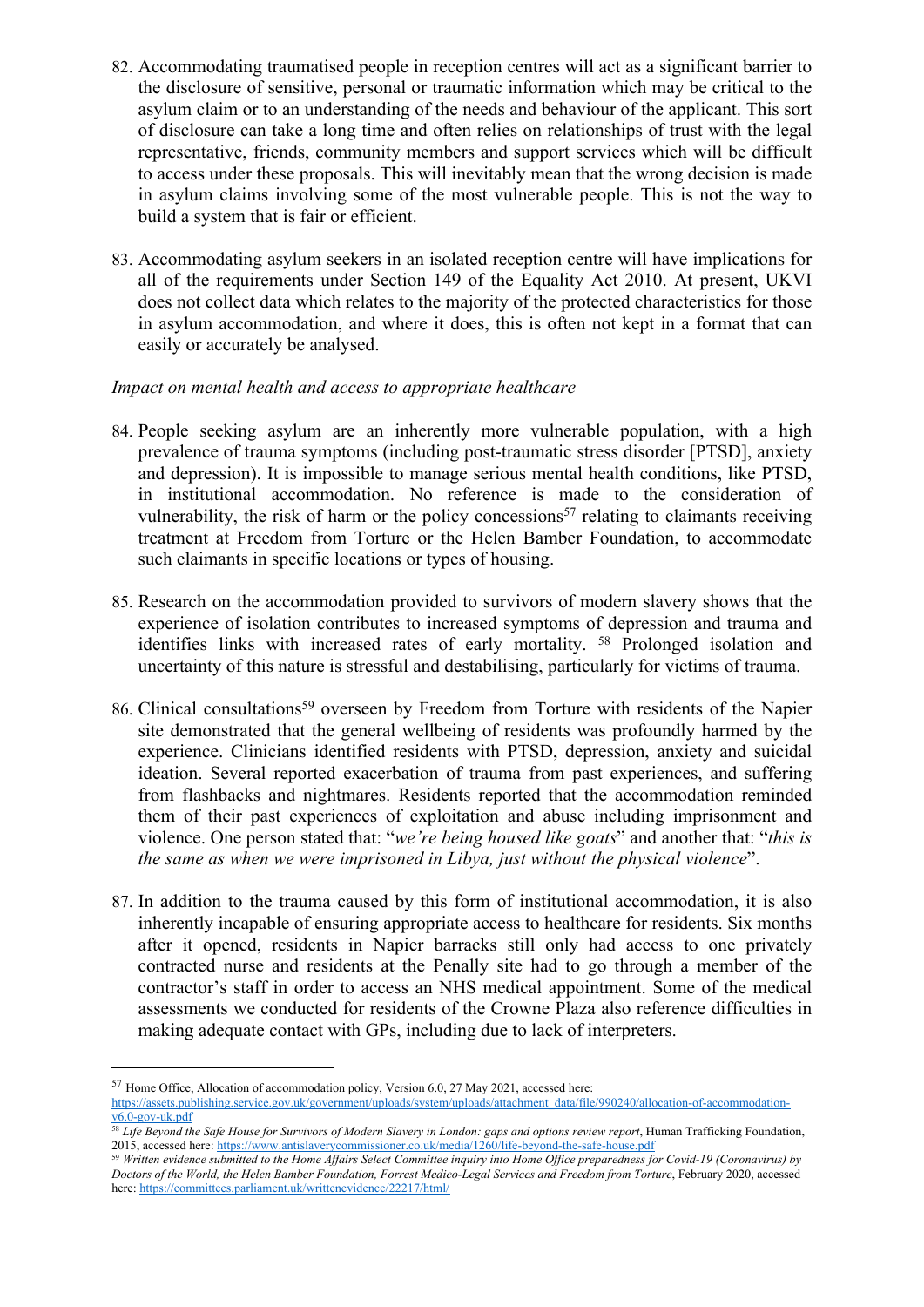- 88. Institutional accommodation is ill-suited to the identification of vulnerability or the treatment of trauma. The management of PTSD requires an environment where the subject feels secure and supported in order to be successful.<sup>60</sup> It is impossible to manage serious mental health conditions, like PTSD, adequately in the sort of institutional accommodation so similar in nature to detention that is currently being used, and proposed for further use, by the Home Office. Survivors of trauma need to be in an environment where stress and triggers to re-experiencing symptoms are minimised, where they have a level of control and autonomy, and where they can develop trust and feel respected by those with whom they interact. We know from our medical assessments of the residents at Crowne Plaza and those of partner organisations working with residents in the barracks, that existing Home Office processes consistently fail to identify mental health conditions and other vulnerabilities prior to routing into unsuitable contingency accommodation.
- 89. This suggests a failure of Home Office safeguarding mechanisms to correctly identify survivors of trauma, torture and trafficking. The Asylum Screening Form (ASF1) is one of the primary ways in which the Home Office identifies vulnerability in asylum applicants, at an early stage in the process. Applicants are asked to briefly describe any individual circumstances such as being pregnant, having a learning disability, being a victim of trafficking, having mental health problems, physical health problems, being a victim of domestic violence or 'other' reason.
- 90. This form is usually completed by applicants themselves, or with the help of a voluntary organisation such as Migrant Help. They would not normally have the assistance of a solicitor or a healthcare professional. The difficulty therefore is that at this early point in their asylum application they may not understand how their particular experiences or symptoms fit into this list of vulnerability characteristics. Trafficking victims in particular may not identify as such initially if they do not understand their experiences as falling within the scope of modern slavery. They may also not feel safe or supported enough to make a sensitive disclosure at this stage, particularly if their experience of torture or persecution are linked to feelings of shame or a fear of reprisals from fellow residents.

#### *Residents of institutional accommodation often lack control and autonomy*

- 91. The use of barracks during Covid has shown us how isolation from communities, placement in a male-only facility with large dormitories, very limited, or no perceived, privacy and substantially reduced access to specialist services all amplify the residents' sense of being **isolated, discriminated against, and punished**. Institutional accommodation located in remote sites far from a community or facilities and obliging long distances to travel on limited public transport, to access support services, shops, medication, education or places of worship make it difficult or impossible for most people to overcome the enforced isolation. The limitations associated with health issues and insufficient cash only exacerbate this isolation.
- 92. Comprehensive access to appropriate support services can only be delivered in the community. This need is even more urgent in relation to specialist services, including for torture and trauma rehabilitation, which are often not available in remote locations. Rather than expanding the use of harmful institutional accommodation, the government should make a full commitment to housing people seeking asylum in communities and urgently

<sup>60</sup> The Royal College of Psychiatrists has issued a Position Statement setting out why an environment that increases PTSD symptoms, such as in detention, is not a suitable therapeutic environment. The Quality Standards for healthcare professionals working with victims of torture in detention further discuss the mental health care needs of victims of torture and the impact of detention.